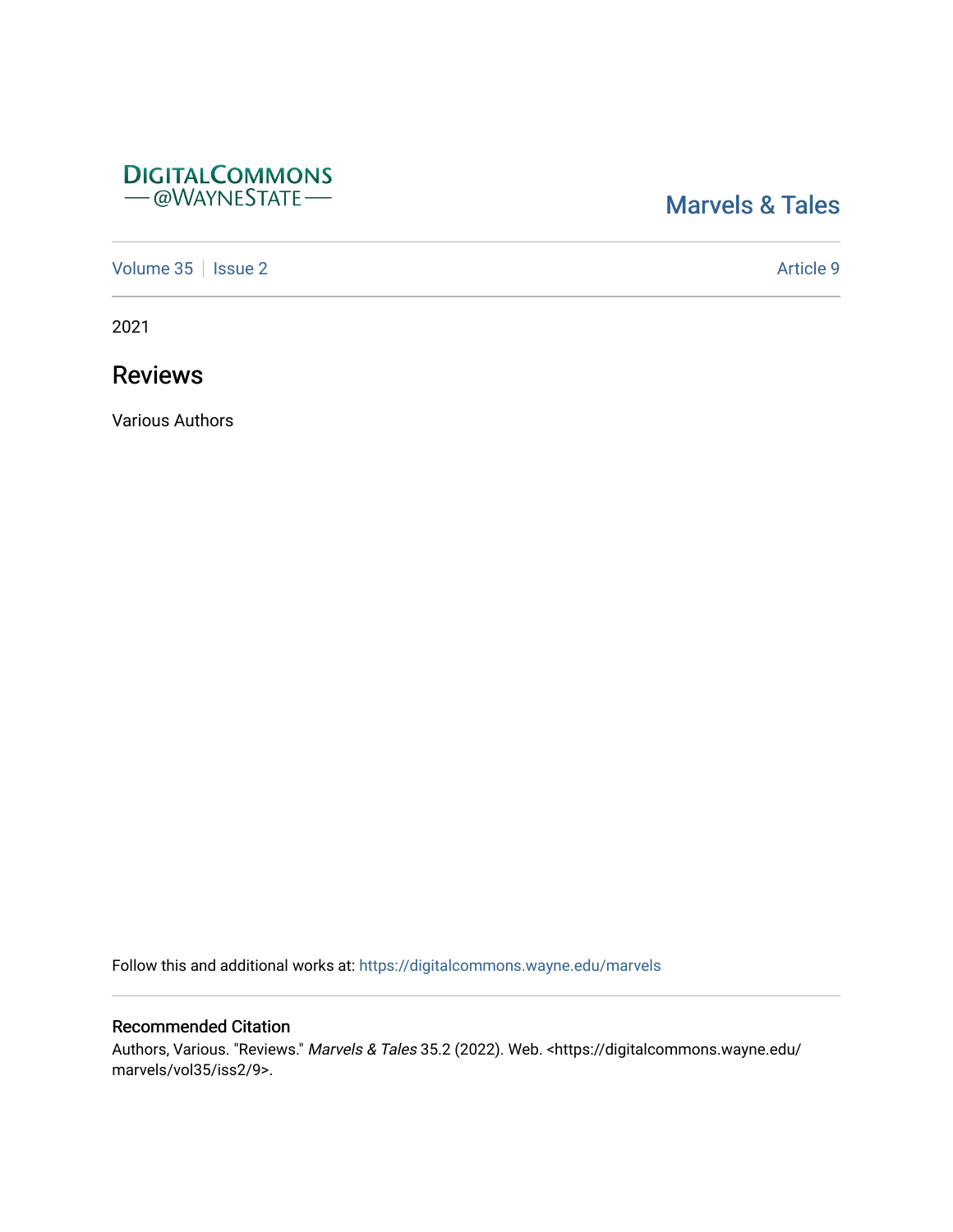#### **Reviews**

#### *The Fairest of Them All: Snow White and 21 Tales of Mothers and Daughters. Edited by Maria Tatar, Harvard University Press, 2020, 225 pp.*

The preface to Maria Tatar's *The Fairest of Them All* points to the primary aim and methodology of her collection of mother–daughter tales. "The narrative we know by the name of 'Snow White,'" Tatar writes, "has a long, complex, stratified history, and this volume is something of an archeological dig, unearthing different layers from our own culture and from places around the world" (ix). In the introductory essay that follows, Tatar provides both the grounds for her selection of the twenty-one tales and a detailed history of the tale type classified as ATU (Aarne–Thompson–Uther) "709 *Snow White*" in *The Types of International Folktales* (2004). As she underscores, the popular tale summarized under the title "Snow White" in the folklore index is *not* international in scope; rather, it constitutes a synthesis of the regional variants of German-speaking informants that were collected, crafted, and revised by Jacob and Wilhelm Grimm during the nineteenth century. Tatar explores how these variants, which show traces of multiple stories about mother–daughter rivalry with a wide geographic distribution, evolved (or, more accurately, were narrowed down) into the dominant Anglo-American and European tale known today.

Tatar's essay thus delineates a kind of funnel effect. Although drawing on varied folkloric materials, the Grimms opted to channel these sources into a single version, a short short story called "Sneewittchen (Schneeweißchen)" initially published in their 1812 collection of tales. As Tatar succinctly puts it, "[T]hey decided to write what is, in the final analysis, their own story" (18). The Grimms' authoritative version, however, constitutes only the first stage of a two-stage process of adaptation and standardization. In the second and decisive stage, the Disney Studios adopted the Grimms' story as the template for their animated 1937 feature film, *Snow White and the Seven Dwarfs*. The Disney version soon prevailed and almost erased the cultural memory of earlier variants. In a remarkable instance of literary globalization, the Grimms'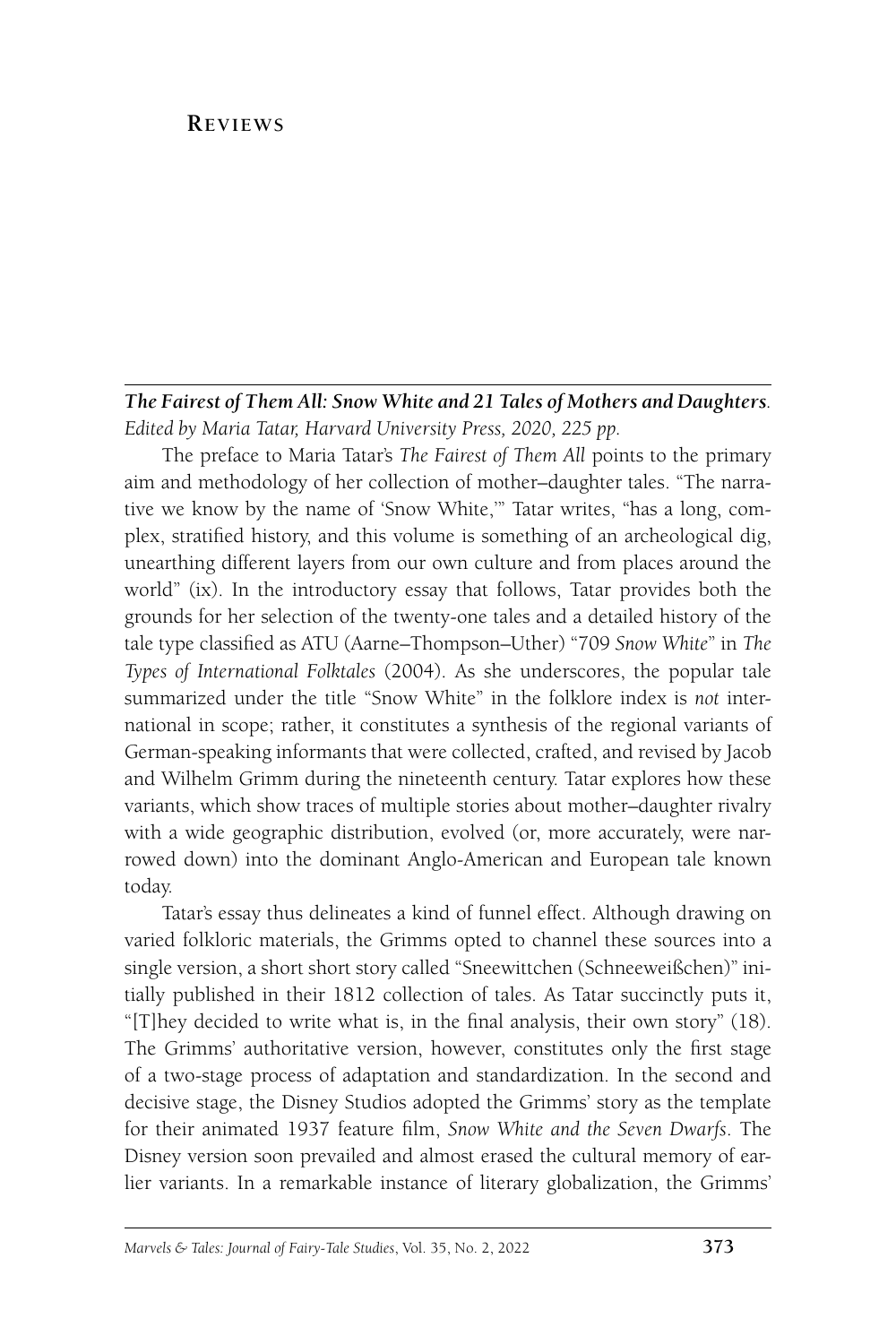composition—that is, their composite retelling of related but different stories about mother–daughter conflict—as mediated and distributed through the Disney Studios, turned into the universal reference point for subsequent adaptions. The diversity of tales in *The Fairest of Them All* demonstrates to contemporary readers the extent to which the Grimm-inspired Disney film indeed became a "global metanarrative … aimed to liquidate the competition and monetize the folktale for all it was worth" (34).

Overturning the funnel effect, as it were, Tatar's collection offers a broad range of stories told by peoples of diverse ethnicities living in widespread locations, including West Africa, Southern Sudan, Limpopo Province in South Africa, Inner Mongolia, China, Armenia, Egypt, and Morocco, among others. Hence Tatar's significant twofold decision in this book: first, to rename the many stories linked by the motif of generational rivalry between women as "The Beautiful Girl"—a descriptive category more inclusive and appropriate to the African, Asian, and other cultures in which such tales appear—and, second, to limit the title "Snow White" to a shorthand reference to Anglo-American and European variants. In so doing, Tatar's "archeological dig" contests and offsets a singular, albeit representative, process of cultural imperialism.

The repositioning of ATU 709 in its multiple ethnic contexts closely relates to another important contribution of Tatar's book: the foregrounding of the racial premises that have not merely interpolated but instilled "*skin* white as snow" as a motif and meme. As Tatar reiterates in her preface and introductory essay, the beautiful girl seldom has pale or white skin: "Disney's 'skin white as snow' is an exception in the fairy-tale universe rather than the rule" (x). The title "Snow White" is not only a misnomer but also misleading and malignantly consequential. In a parenthetical aside, Tatar poses a salient question: "(is it any coincidence that the German flag was red, white and black until the end of the empire in 1918?)" (26). Nonetheless, it was not until the Disney Studios adapted the Grimms' version that the queen's famous wish for a child "white as snow, red as blood, and black as the ebony window frame" underwent far-reaching alteration with the addition of one word: skin. Moreover, as Tatar observes, "once the story migrated into a culture with a history of slavery and of discrimination based on skin color, it was not long before Snow White's name became freighted with new meanings" (26).

In presenting this historically and geographically grounded reading of ATU 709—a folktale often found in climates *without* snow and among peoples whose skin is *not* white—Tatar drives home the impact of its color casting on ensuing generations. For my part, as the author of the essay "Reading 'Snow White': The Mother's Story" (*Signs: Journal of Women in Culture and Society* [1990]) referenced by Tatar, I was taken aback to realize that the color schematics of the "classic" fairy tale were as prejudicial and insidious as its gender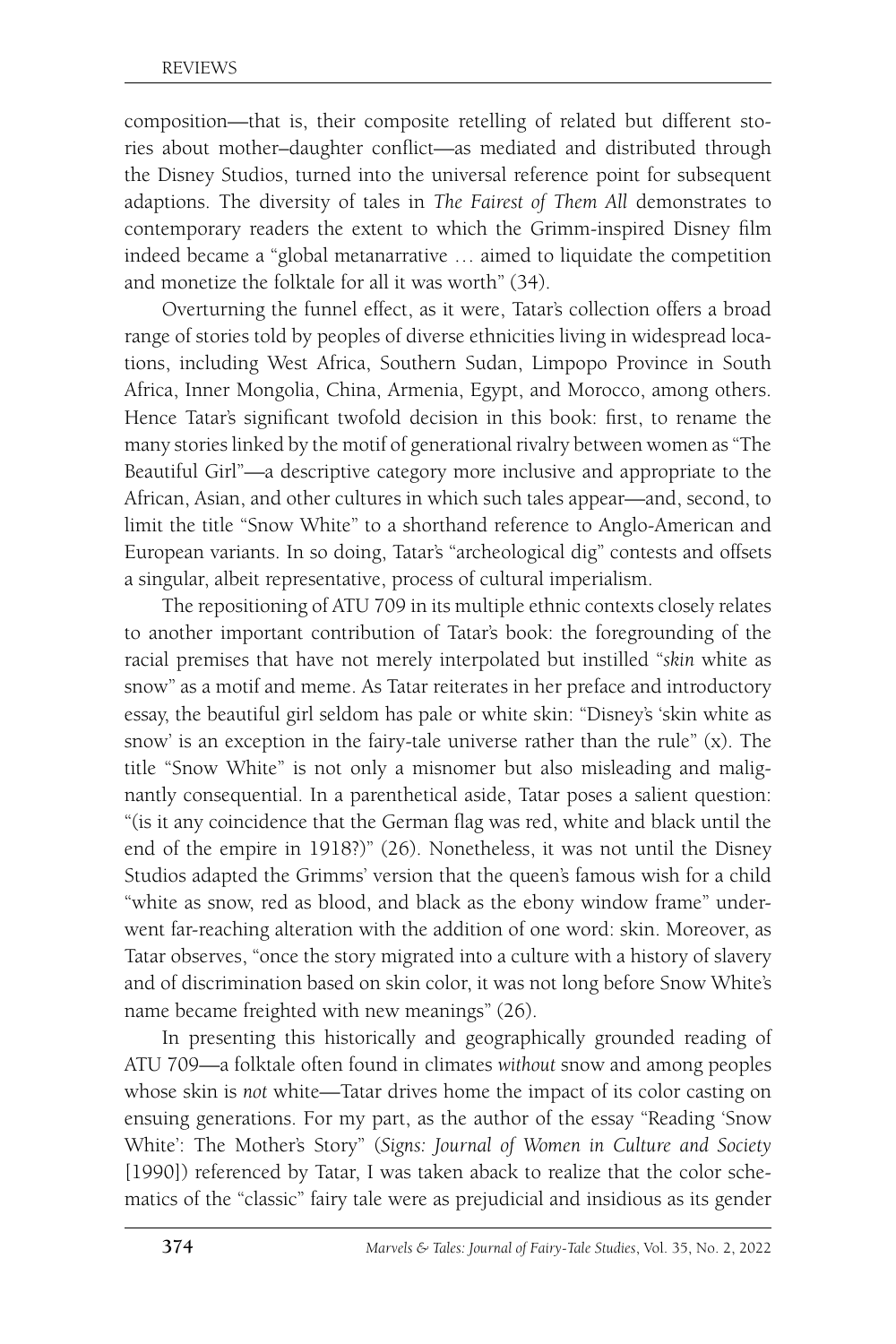thematics. The beautifully reproduced color illustrations that accompany this volume exemplify the reach of the "skin white as snow" topos. All of the Snow Whites are indeed pale-skinned or white, and some are even fair-haired or blond.

In one notable image by German illustrator Lothar Meggendorffer, the biological mother of Snow White, shown seated at an ebony-framed window and wishing for a beautiful child, is endowed with strikingly long, golden blond tresses. Such portraiture is not surprising, however, for the twentynine images in *The Fairest of Them All* derive from works by Anglo-American, European, and Scandinavian artists. The insistent "snow whiteness" of these images embodies the hegemonic influence of the Grimms' and Disney's visions that is challenged in this volume. It also elicits a wish for other exemplary collections of beloved fairy tales accompanied by illustrations that show, as well as tell, readers of all ages just how wonderfully colorful and diverse its "Beautiful Girls" may be.

> *Shuli Barzilai The Hebrew University of Jerusalem*

*A Garden of Marvels: Tales of Wonder from Early Medieval China. By Robert Ford Campany, University of Hawaii Press, 2015, 164 pp.*

For the intended audience of Robert Ford Campany's *A Garden of Marvels*, "primarily … undergraduate students and other curious non-specialist readers" (xix), this question will come up: What could I possibly have in common with long-dead people from this far-removed civilization and culture that I may know nothing about? The unexpected answer is: surprisingly, a lot.

Delving into this text in early 2021, a little more than a year into the surreal widespread loss of loved ones and extreme isolation due to the coronavirus pandemic, is both a guilty pleasure and profoundly revelatory. Campany's compilation of his own translations of 225 *zhiguai*志怪, "accounts of anomalies" (i.e., narratives that feature experiences of the strange, uncanny, or inexplicable), provides a rare portal through which the reader can be transported, immersed within texts bounded by the late Eastern Han Dynasty (220 CE) to the Tang Dynasty (618 CE)—a "stunningly rich body of social memory"(xl) that provides "insight into Chinese beliefs and practices especially at the popular level" (xxxix)—and discover between the world of medieval China and the reader's present reality a shared enduring fascination with the membranous permeability that separates the realms of the living from the dead and incorporeal.

The category of *zhiguai* (accounts of the strange) texts is diverse, encompassing a wide variety of anecdotes, historical records, memoirs, letters, temple inscriptions, and biographies, among others, that recount encounters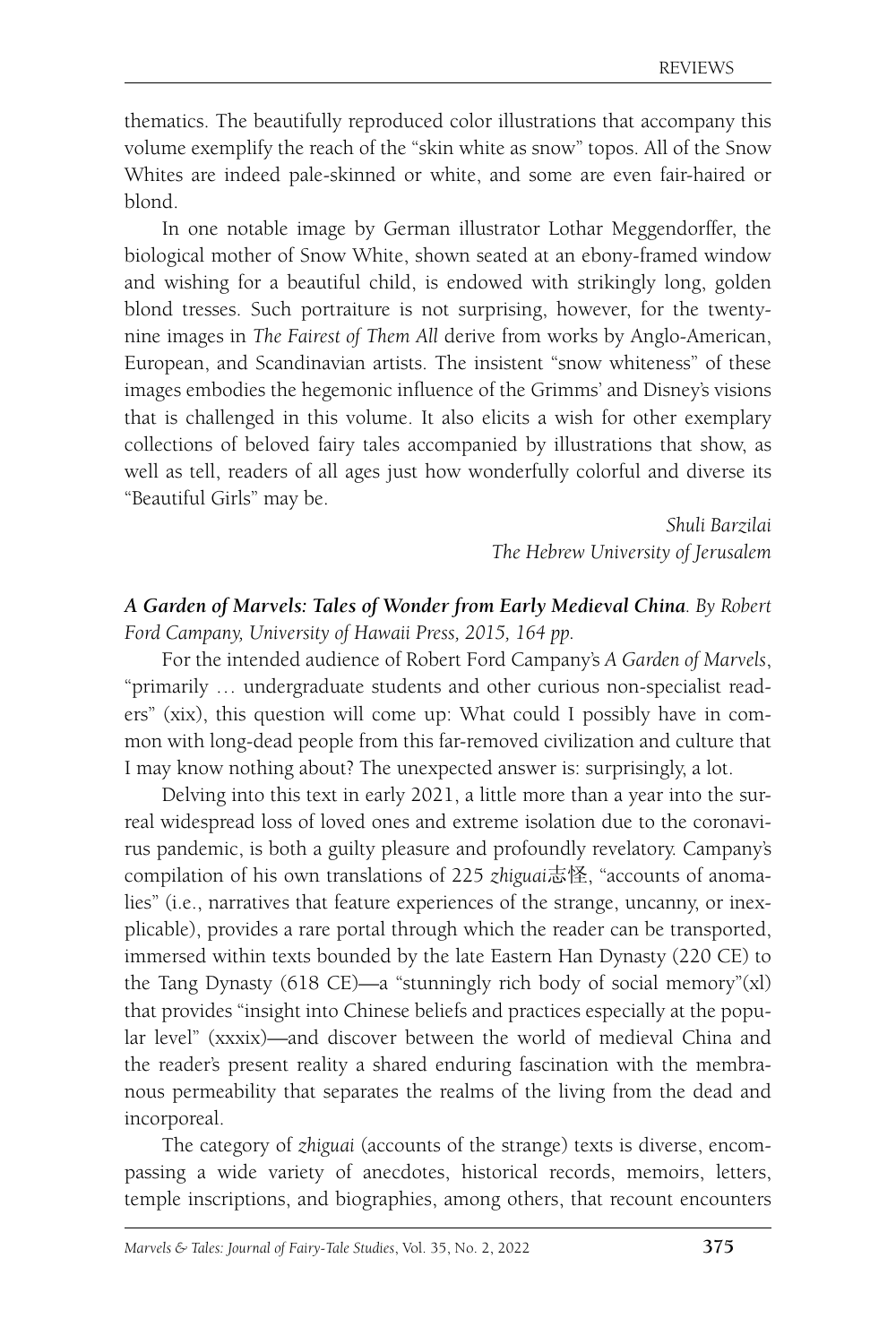with sacred, ordinary, and apotropaic objects, shapeshifting animals, ghosts, demons, local gods, and numinous beings such as Daoist transcendents or the Buddha, Buddhist practitioners, deities and supernatural creatures; visits to otherworldly places such as the court of judgment in the afterlife, hidden villages of immortals or enlightened beings à la James Hilton's Shangri-la or the Tibetan mythical kingdom of Shambhala, or even heaven or hell; and unaccountable phenomena such as bizarre dreams, premonitions, and miraculous occurrences, including surviving entombment and the return from death (xxviii).

These brief accounts curated by Campany, a single paragraph to a few pages, with the protagonists' name, place of origin, rank, occupation or affiliation, and a brief description of the event, gradually depict for the reader a Chinese conceptualization of the cosmos that includes an intricate tapestry of the complex relationship that humans have to the invisible world. There is an implicit symmetry in the structural organization in both the physical and spirit worlds, as subofficials, functionaries, magistrates, etc., mirroring their human counterparts in the massive imperial bureaucratic machinery, appear in a number of the texts tasked with tracking the accounting of humans whose time has come to an end, with transitioning and processing them into the spirit realm, and meting out justice, punishment, and rewards. Many of the *zhiguai* presented depict humans, by turns, castigated, hunted, and killed, or saved, befriended, and seduced by these otherworldly beings. Often, humans blinded by limitations to perceive the larger matrix of the cosmos, fail to notice their mistreatment of insects, animal creatures, and spirits who cross their path, and truly evil humans cause great suffering to others by committing grave harm and violence or by behaving immorally. In these *zhiguai*, evil actions by humans are swiftly punished, and, interestingly, justice is equally applied across the barrier because incorporeal malevolent beings can be overcome and punished by an enlightened Buddhist or Daoist master.

Why is it a guilty pleasure to read? It is compelling and immersive. I was drawn into this world and lost track of my pandemic-mode self for a while. Ironically, it got me thinking about the inner workings of the virus, how we are processing the sheer numbers of people affected by the loss of loved ones due to covid-19, how many people died alone isolated from their anguished families, and how people must wonder about where their loved ones are and how they are doing now. It was weirdly compelling to read items 8 (9-12), 16 (16 and 17), and 19 (17) that describe intimate relationships between men and their deceased wives and how they were able to have children that join the father in the world of the living. Items 27 (23) and 69 (51 and 52) were amusing showing how an exorcism or appealing to the spirit of a person who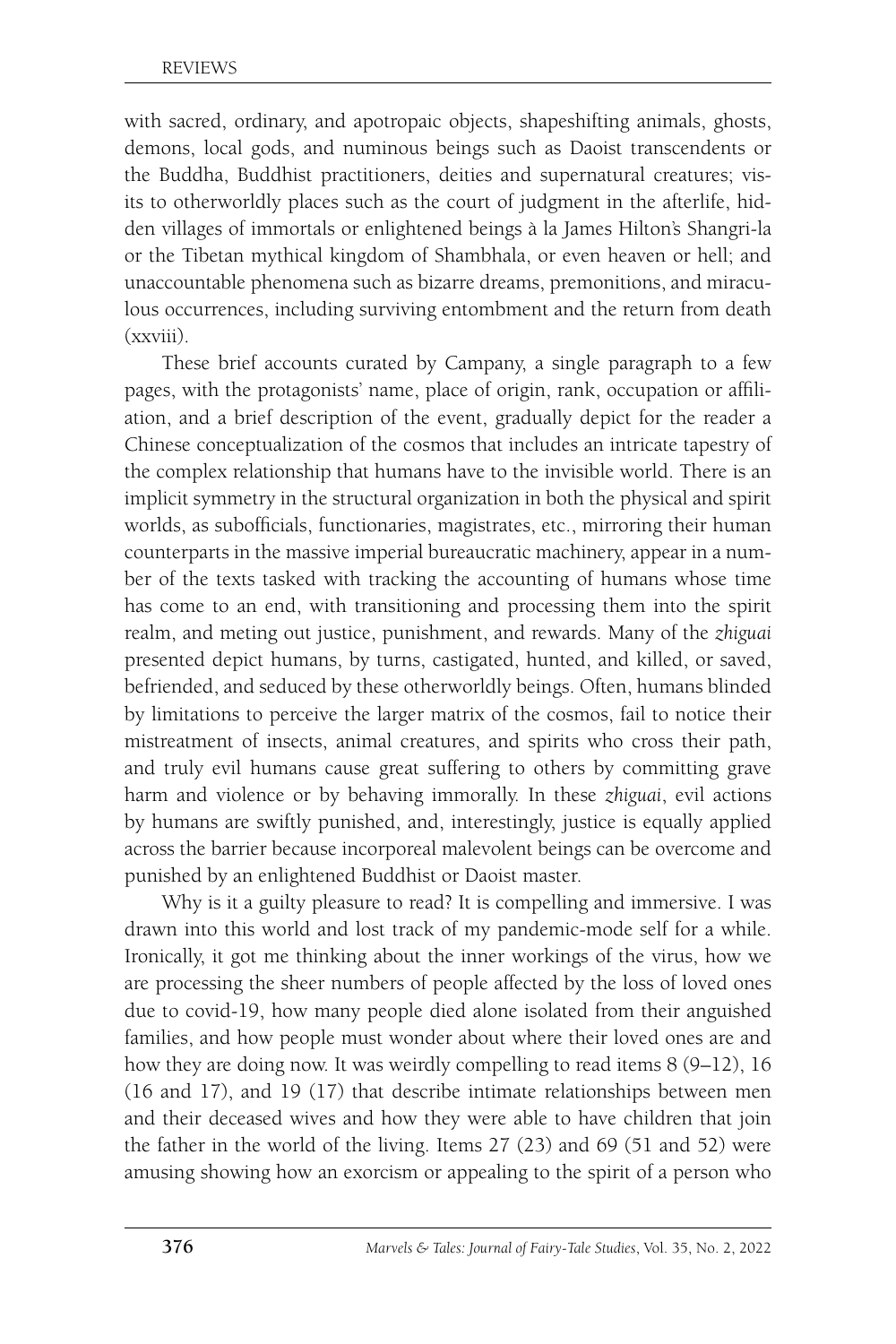was wrongly killed to intercede on your behalf was the way to cure diseases like malaria.

What surprised and delighted me most was discovering antecedents within the *zhiguai* to familiar narratives. In item 24 (22), Yu is offered a choice of a supernatural treasure as a gift and only takes what he can reach on the shelf. This is reminiscent of the Japanese tale of "Tongue-cut Sparrow" where the old man takes the lighter gift from his sparrow host and is rewarded for his humility and ungreedy heart. The Grimms' "The Queen Bee" and "The White Snake" tales have a similar element as item 29 (24 and 25), where Dong Zhaoshi saves an ant from drowning, and the ant repays the favor by saving Dong from prison and imminent death by execution. In item 88 (59 and 60), a young maiden of Shu is transformed into a freshwater spring, calling to mind the Greek myth where Artemis does the same for her attendant Arethusa to save her from the river god Alpheus. Ovid's *Metamorphoses* is conjured when humans are transformed into tigers as punishment in items 30 (25) and 56 (40 and 41). Mordicai Gerstein's children's book *Carolinda Clatter* (2005), with its description of a giant's sleeping body becoming a mountain with forests, caves, and waterfalls, mirrors the cosmogonic myth of Pangu, whose body parts become the world in item 85 (58 and 59). The eerie feel of the scene in C. S. Lewis's *The Magician's Nephew* (1955), where Digory Kirke enters the Garden to pluck an apple from the Tree of Knowledge to protect Narnia, is highly reminiscent of item 47 (35), where uninvited intruders eat their fill of otherworldly fruit from a remote orchard but are admonished by an unseen voice in midair to drop the fruit they intended to take with them. And most unexpectedly is the account that could be the plot of a horror story: a mollusk harvester is picked clean by a horde of mollusks amidst a feeding frenzy, leaving behind her intact skeleton in item 87 (59)!

Why revelatory? I experienced a profound perspective shift while reading this collection: illness and death now have a radically different meaning for me. Previously, when I read that someone died after an encounter, I saw it exclusively as punishment or certainly as an undesirable outcome. But, in the course of reading these texts, I have come to see that falling ill and dying is a means of leaving this world and entering into the realm of the spirit world, and that under certain circumstances it may be the desired condition as it is the natural and necessary compliment to being born and to live. In item 71 (52 and 53), Zhu Daoxiu, magistrate of Canling, and Liu Kuo, an adjutant in Jingzhou, were avid chess partners.

After Daoxiu dies, Kuo receives a letter from Daoxiu stating: "Whenever I think of our meetings over chess, I grow nostalgic. But I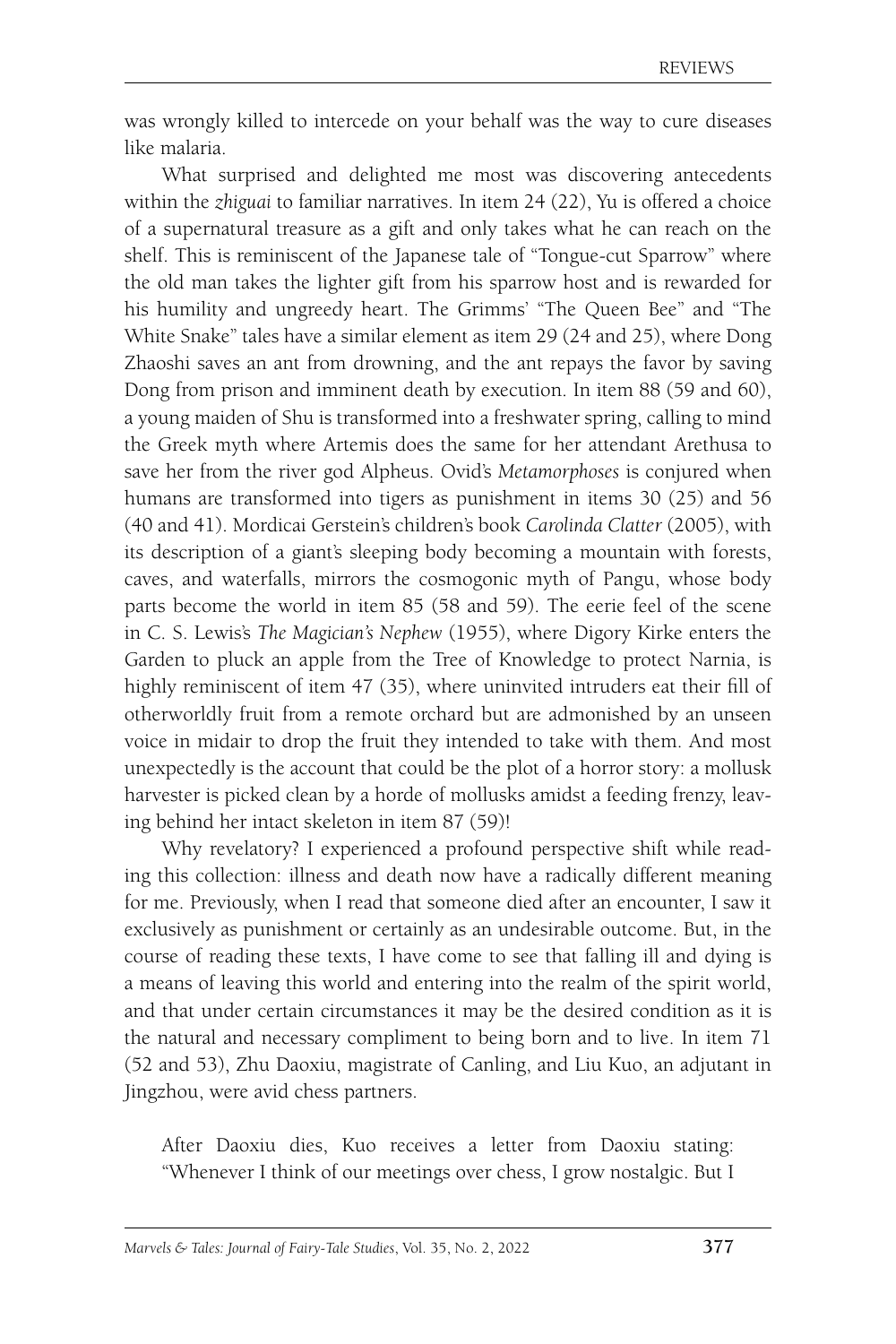believe there is reason to hope that we will soon see each other again." When Kuo finished reading the letter, it vanished. Afterward Kuo was bedridden with an illness and soon died. (53)

> *Micheline M. Soong Hawai'i Pacific University*

*The Giant Ohl and Tiny Tim. By Christian Bärmann, translated and edited by Jack Zipes, Little Mole and Honey Bear Press, 2019, first published by Hugo Schmidt, 1918, 87 pp.*

*Johnny Breadless: A Pacifist Fairy Tale. By Paul Vaillart-Couturier, translated and adapted by Jack Zipes, illustrated by Jean Lurçat, Little Mole and Honey Bear Press, 2019*, *first published by Clarté, 1921, 104 pp.*

Jack Zipes is the polymath of the folktale and fairy-tale worlds. Over the course of his career, Zipes has begun and developed the sociohistoricist approach to the study of fairy tales and revitalized interest in such wonderful resources as philosopher Ernst Bloch and creative storytelling. We also have Zipes to thank for his many literary rescues. In *Don't Bet on the Prince* (1986), Zipes rescued feminist literary fairy tales, and in *The Trials and Tribulations of Little Red Riding Hood* (1993), Zipes rescued not only many Little Red Riding Hood tales, but also ignited a major discussion about "our attitudes toward gender formation, sexuality, and the use of power" (xii).

This time, Zipes has turned his wide-ranging knowledge to the rescue of literary fairy-tale children's books from the 1920s to the 1950s. To do so, Zipes started his own publishing house. Both *The Giant Ohl and Tiny Tim* and *Johnny Breadless* come to us via Zipes's Little Mole and Honey Bear Press. Both of these books were originally published shortly after World War I. Both have their roots in lessons learned from that war.

#### *The Giant Ohl and Tiny Tim*

This is a lovely book about a lonely giant who had been told he would only find happiness among humans. There are obvious difficulties that stem from his size and lack of knowledge about humans. Hence, the sweet title to the first part of the story: "… How his intentions were all good and, yet, he became the terror of the entire region" (3).

Eventually, the giant Ohl was hired and befriended by Tiny Tim. The two together transform the community. Tiny Tim helps the community overcome their prejudice about the giant. The giant, in turn, loves interacting with the community. He works hard on Tiny Tim's farm and, on his time off, plays with the children. He also builds a rack with railings and seats that he can carry on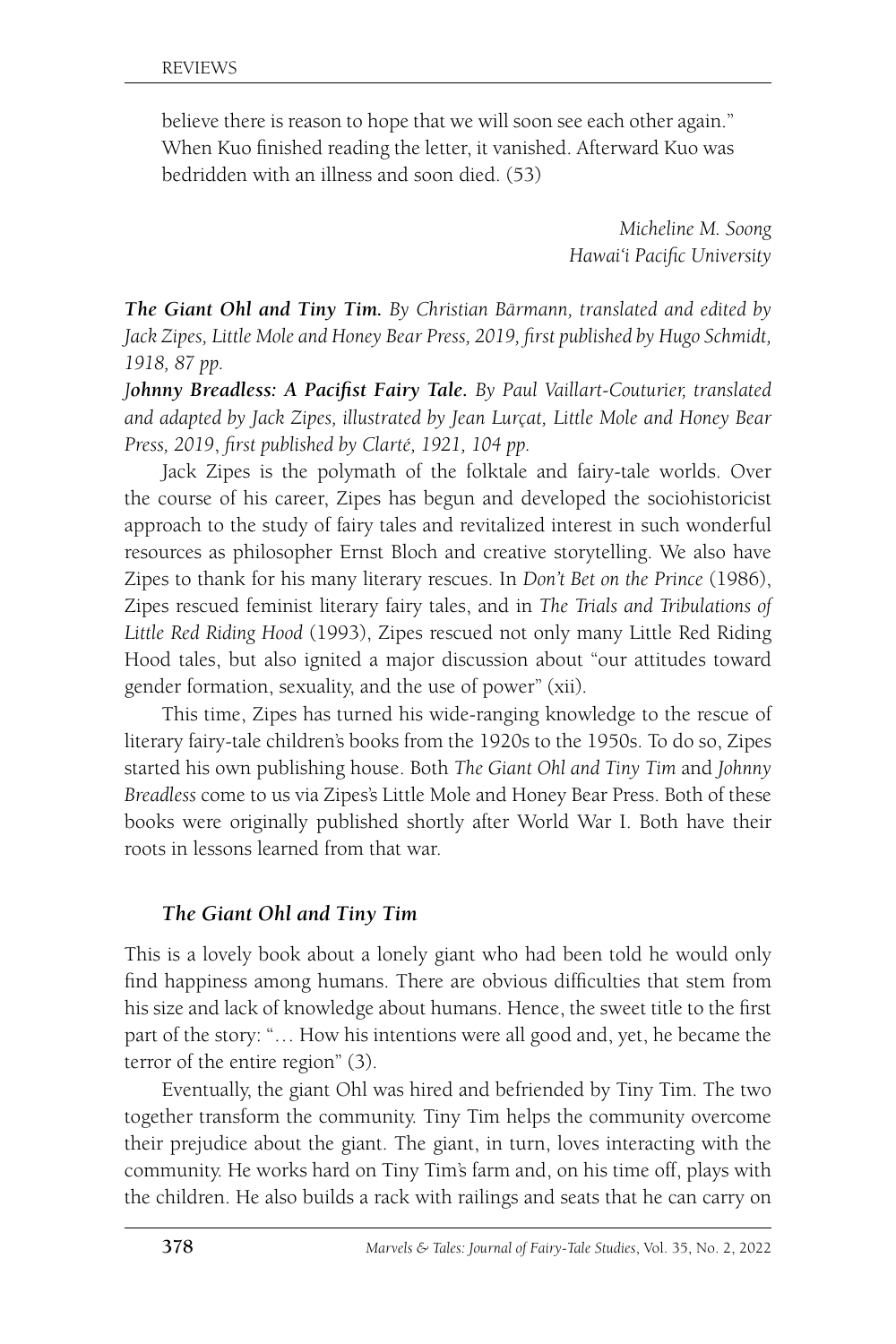his back so he can take the children into the forest, "letting them look into the nests of birds and show[ing] them the dens of wolves and bears" (42). Together, the giant Ohl and Tiny Tim save the town from three demons. The giant Ohl even defeats Death to save Tiny Tim and their town from the great epidemic. They all, of course, live happily ever after "in a region in which death and devils no longer dwell" (84).

*The Giant Ohl and Tiny Tim* is not only a lovely tale, but it inculcates and teaches the powerful message of how people might overcome their prejudices against strangers. At the same time, it teaches that cooperation between those who are different—the giant and the tiny—can result in something more than each alone could have managed. The text and the images were created by Christian Bärmann, who was both a painter and a storyteller. Both the text and the images are suffused with a happy, optimistic perspective much needed today. The overall feeling of the message is to include all, young and old, big and small, as if in a large, warm embrace.

#### *Johnny Breadless*

This is a "revolutionary book," with powerful moral overtones, a book that has "paved the way for many progressive books for children" (100). Zipes notes this pacifist tale was written in an effort to develop a more radical approach, "to change the nature of children's literature and [to speak] truth to power" (100). Born of World War I, that "brutal war of the trenches," *Johnny Breadless* insists that we face the corruption in the world and carve out a different path (100). With a hero as innocent as the Little Prince in Antoine de Saint-Exupéry's tale (1943), *Johnny Breadless* has us face the other side of that innocence. Rather than a gentle book of the heart, *Johnny Breadless* lays bare the causes of war and suffering. Rather than the soft blanket of illusion, *Johnny Breadless* drives us to face those problems and implores us to take action. While Zipes notes that some might call it "somewhat didactic," I experienced it instead as a passionate cri de coeur (5).

For anyone studying children's literature, *Johnny Breadless* is an important rescue. This pacifist tale bears witness to the era that brought us Vera Brittain, Wilfred Owen, and J. R. R. Tolkien. We can hear the lesson learned by a soldier who survived. As Zipes states in the preface, "The only positive effect of war is that it can transform soldiers into pacifists" (5). Zipes works to keep readers in touch with the range of literary storytelling tradition of Western culture, and *Johnny Breadless* is an important piece of the puzzle. Careful scholar that he is, Zipes includes the original French edition with its illustrations in case anyone wishes to make a comparison. For his translation, Zipes used the 1934 illustrations by Jean Lurçat.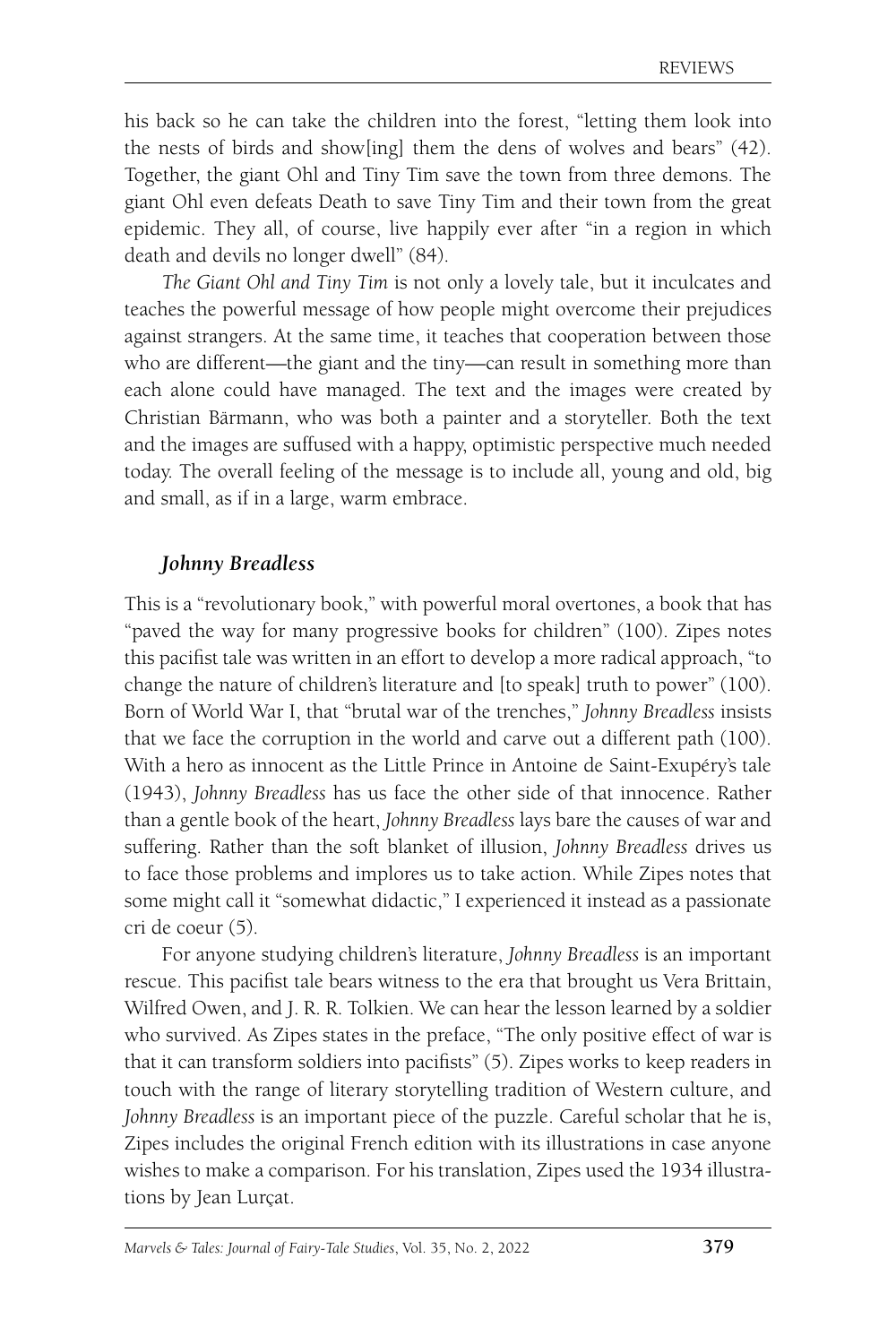We tend to focus so intently on the insights and problems of our own age, that we lose sight of the emotions, nuances, and ideas incorporated in stories from the past. In these two books, we see the quintessential Jack Zipes. He has rescued *The Giant Ohl and Tiny Tim*, which might very well capture the hearts of children of any era. Zipes has also rescued *Johnny Breadless*, which, in a fashion true to the sociohistoricist view, provides a perspective of a bygone era as well as a perspective that has powerful resonance in the modern world.

I am reminded of a time when I was hunkered down in the semidark of a rarely frequented floor of a large library. From a bottom shelf, I pulled a book only to find that its pages had not yet been cut. It had languished unread since its publication about 100 years earlier. I pulled out my letter opener, kept for this reason, and carefully cut the pages. As I did so, I whispered to the author, "How happy you must be. Someone is reading your book!" The authors of these two books might also rejoice.

Zipes has always shown a true commitment to ensuring that worthy stories do not get lost—whether they are feminist tales relegated to the margins by an established hierarchy, folktales from our past, or children's books with a message. Once again, Zipes does not disappoint.

> *Kathleen Ragan Independent Scholar*

*Henri Pourrat and "Le Trésor des Contes." Edited and translated by Royall Tyler, Blue-Tong Books, 2020, 387 pp.*

Although his tale collections appeal to a broad readership in France, Henri Pourrat has been a somewhat marginal figure within fairy-tale and folktale studies. In this critical edition of a selection of Pourrat's tales, Royall Tyler seeks to resituate and validate the work of Pourrat within the field. Tyler translated an earlier collection of Pourrat's tales into English, *French Folktales* (1989), organized in sections titled "Fairy Enchantments," "The Devil," "Bandits," "Around the Village," "The Mad and The Wise," "Bestiary," and "Love and Marriage," following editions of Pourrat's work in France and Pourrat's own apparent wishes. Some thirty years later, Tyler returns to Pourrat, producing an interesting anthology that provides biographical, historical, and methodological contexts to better understand Pourrat's work, as well as tales not included in the 1989 collection. Part 1 includes a biography of Pourrat and the social and historical contexts in which Pourrat produced his collections of tales. Part 2 brings together Pourrat's field sources with the published form Pourrat gave them, which allows the reader to understand his method of adaptation. Part 3 follows a similar scheme as *French Folktales* with sections titled "Loves," "The Devil and His Devilry," "The Mad and the Wise," "Animals," "Fairies," "Robbers," and "Around the Village." Together they give Anglophone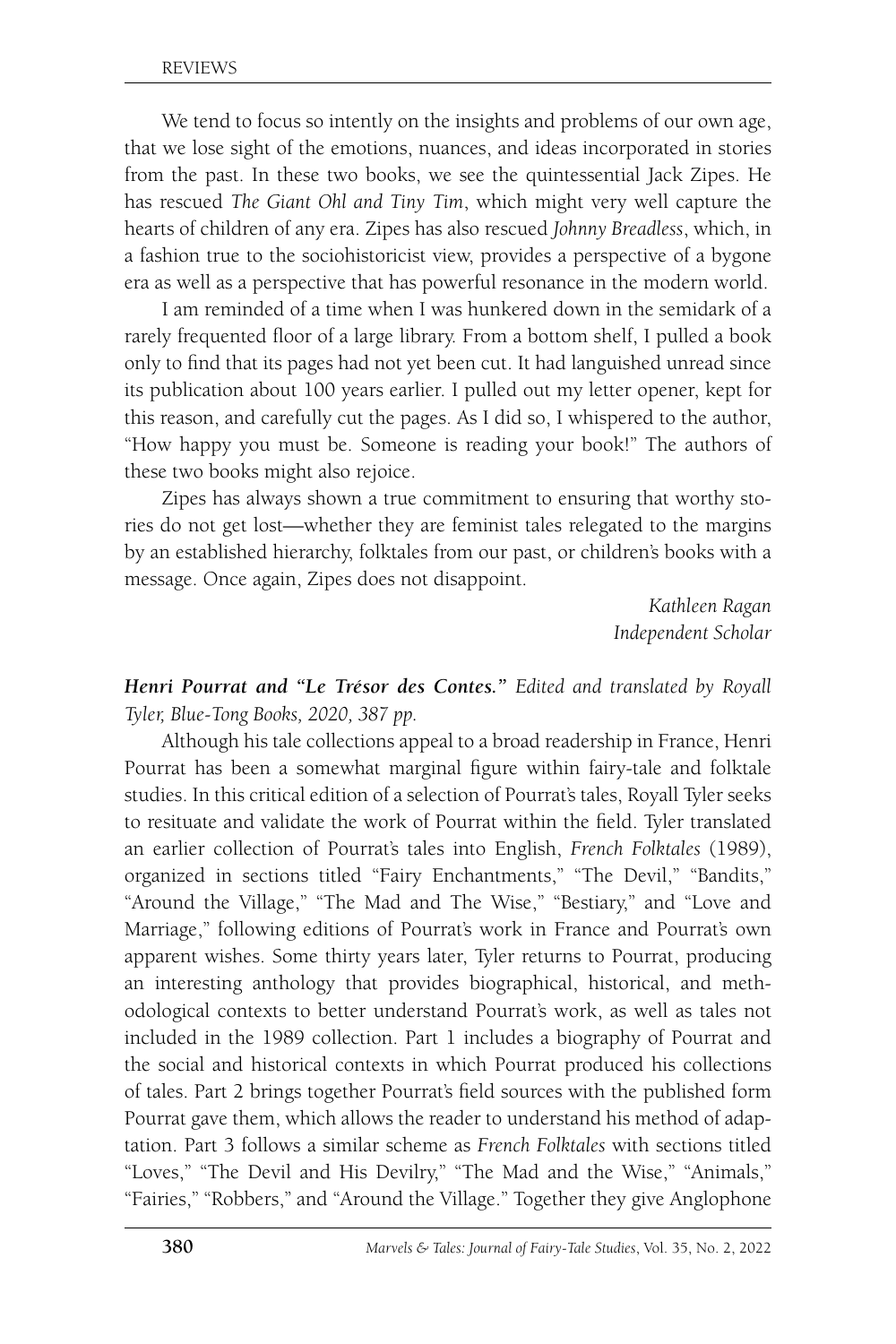readers a sense of the ideological motivations, the sociohistorical context, and the methodology of Pourrat's important collections of French, and specifically Auvergnat, folktales.

Pourrat concentrated his attention in the Auvergne region of France. A bourgeois from the town of Ambert, Pourrat first began collecting tales in 1908 and continued through the 1950s, his most productive years being the 1910s and 1920s. Tyler situates the *Trésor* within the context of Pourrat's other important publications, the most notable being *Gaspard des Montagnes* (1921–31), which Pourrat characterized as "a sort of epic novel of Auvergne a hundred years ago" (19). Like nineteenth-century folklorists, Pourrat sought to preserve the memory of the rural folk at a time when "[r]ural society was under threat" (23), and he clung to French Catholic and preindustrial values, which led him, initially, to embrace Pétainism during World War II, with its values of "travail, famille, patrie" ("work, family, country"). Tyler then goes on to place the *Trésor* within, on the one hand, the history of the European tale in the tradition of Noël du Fail, Giovanni Francesco Straparola, Giambattista Basile, Marie-Catherine d'Aulnoy, Charles Perrault, and Marie-Jeanne Lhéritier; and, on the other, the tradition of French regionalist folklorists such as François-Marie Luzel (Brittany), Jean-François Bladé (Gascony), Emmanuel Cosquin (Lorraine), and Paul Sébillot (Brittany). Interestingly, Tyler maintains that Pourrat "explicitly recognized the possibility, even the likelihood, of written-to-oral transmission," which is evidenced in the second section of the anthology (38).

In Part 2 of *Henri Pourrat and "Le Trésor des Contes,"* Tyler juxtaposes Pourrat's source texts from the field with the versions he eventually published in the *Trésor*. Already touching on some of Pourrat's adaptation techniques in the introduction, including the economical use of *patois* and the use of literary language from canonical writers like François Rabelais to both send the reader back in time yet make the texts accessible, Tyler gives specific examples of Pourrat's transformation of oral tales into *Trésor* tales. The first tale discussed, "Finon-Finette," was collected from Marie Claustre, a domestic servant and lacemaker. The two-page field version clearly is a folklorized version of Lhéritier's "Finette, ou l'adroite princesse" ("Finette, or the Clever Princess"); Pourrat develops these two pages into a ten-page tale incorporating an important detail taken directly from Lhériter's literary tale: Claustre does not specify where the father goes when he leaves his daughters on their own; Pourrat pulls the detail of the father going to the Holy Land from Lhéritier's "Finette."

In a variant of "Cinderella" that Pourrat also collected from Claustre, the heroine is also referred to as "Pé d'âne" ("Peau d'âne" or "Donkeyskin"), showing the ways different literary tales, when folklorized, often blend when entering oral tradition. (There are examples of this, for instance, with respect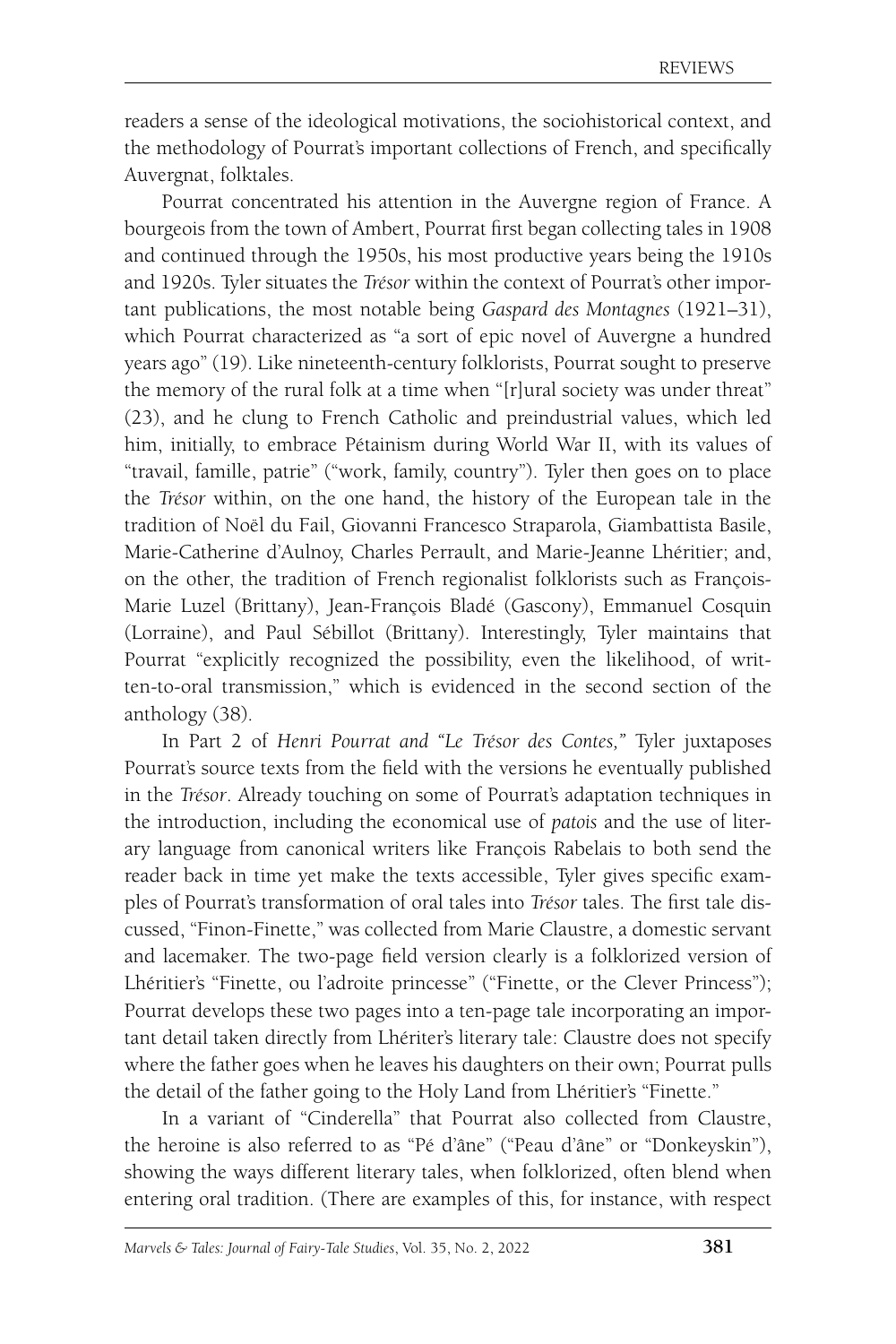to d'Aulnoy's Cinderella tale, "Finette-Cendron," motifs of which often blend with Perrault's "Cinderella" in oral versions.) Pourrat's final version of the tale relies on the seamstress Alphonsine Dapzol's variant, in which the heroine is named Marie and dazzles people at mass rather than at a ball. Whereas in Dapzol's oral tale "people turned to look at her" (68) in church, Pourrat embellishes the scene by noting that people "even climbed on each other's shoulders for a better look" (72). By comparing the field versions with Pourrat's published tales, we can see how Pourrat deepens character psychology, expands descriptions, and increases dialogue among characters to produce more literary tales, all techniques for which he was criticized. Tyler explains that folklorists like Paul Delarue were skeptical of his collections because Pourrat failed to indicate his sources in the published work, he mixed oral and literary variants of tales, and he embellished and expanded upon his source tales. But Tyler also gives us a sense of Pourrat's approach to his material. The collector and adapter once stated, "Literal fidelity kills literary fidelity" (36). Tyler also provides field sources for Pourrat's "Bluebeard," including versions where the heroine kills the eponymous villain; Pirelette (or Rapunzel) tales, in which the heroine is simply kidnapped by a female figure, with no allusion to motherly sin; and "Little Fistful," a Tom-Thumb-like character.

The end of Part 2 segues into the third section that is strictly an anthology of tales following the thematic groupings already noted. The section "Loves" opens with a fascinating version of "Donkeyskin," in which the heroine proves more clever and agile than that of Perrault. It also includes a tale that combines motifs from Genesis and "Bluebeard": a couple lamenting Adam and Eve's fall claim they would never cede to curiosity, when a king tempts them with a gold tureen in order to test them—a test they indeed fail. The next group focuses on devil tales, including one in which the devil and his wife function as helpers ("Pamplune, the Devil's Valet"); another in which the wife outsmarts the devil ("The Sack of Gold"); and "The Werewolf," half story half explanation of the supernatural phenomenon. A version of "Little Red Riding Hood" can be found in the section "Fairies" that blends elements of "The Story of Grandmother," in which the girl eats the flesh of her grandmother and drinks her blood, and the Grimms' "Little Red Cap," in which the woodcutter—here Red's godfather—comes to save the day. Pourrat's version of "Sleeping Beauty" casts the fairy Carabosse from Perrault, who makes a connection between the wooden skewer she begrudgingly is forced to use at the dinner and the spindle upon which the princess will prick her finger. (The removal of spindles from the kingdom humorously leads to the invention of the spinning wheel.)

The section concludes with a version of "Mélusine." Among the robber tales is one in which the village blacksmith is to be hanged for his crimes, but since the village has two tailors and only one blacksmith, they wish to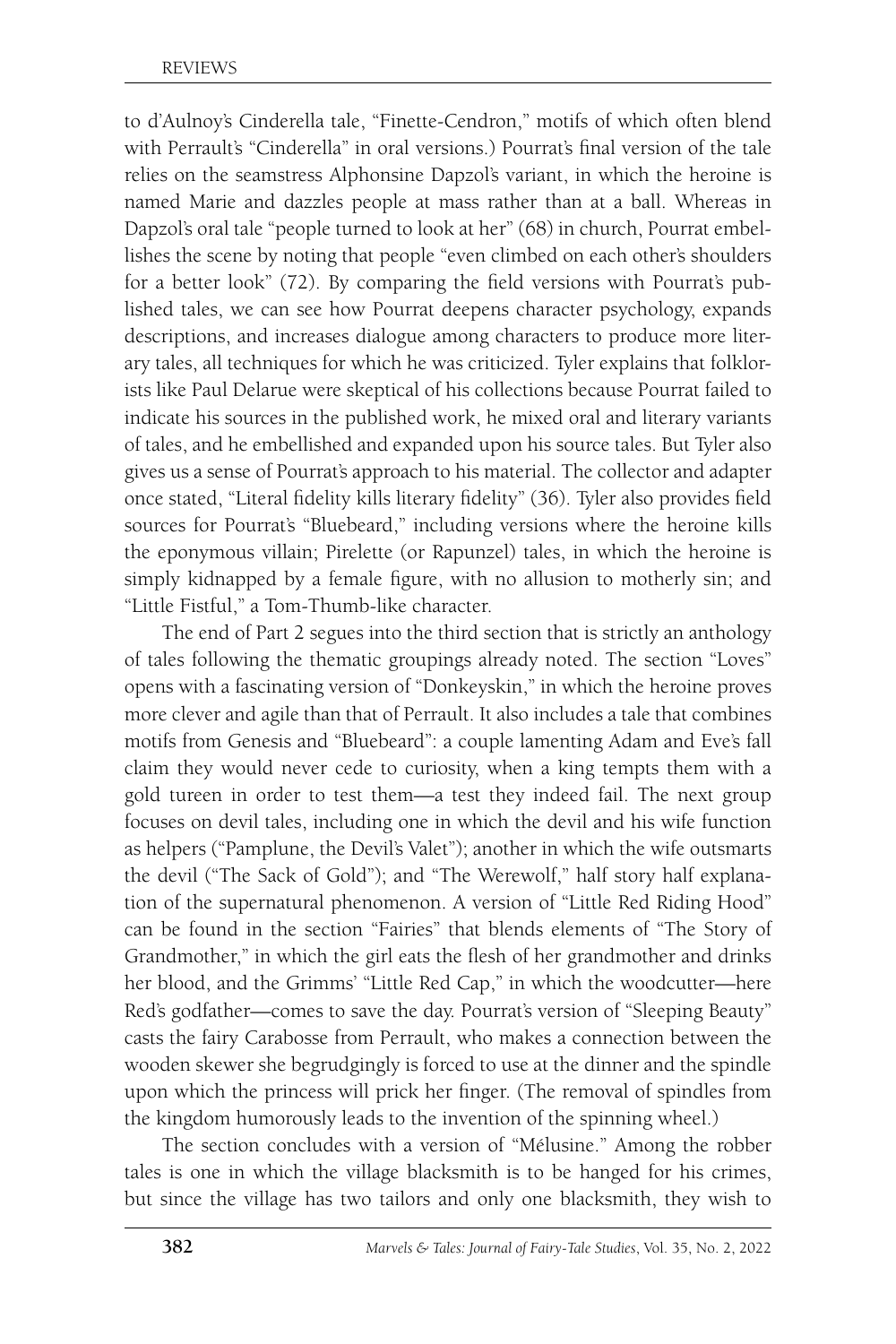make a deal to retain the much-needed blacksmith, despite the innocence of the tailors. The final thematic section "Around the Village" includes "The Two Neighbor Women," about a kind woman and an unkind woman, each of whom is appropriately rewarded, the kind woman receiving endless cloth (appropriate in the context of seamstress and lacemaker storytellers), while the unkind woman is besieged by fleas. Other tales have everyday settings and figures, such as a school where boys manage to mock their schoolmaster; the market in which a man named Renard outsmarts his creditor; a witty doctor who does not fall for some roisterers' ruse; and others concerning a woodcutter, a blacksmith, and a tenant farmer.

Tyler's critical anthology provides a lot of supporting material that begs for further research on Pourrat's *Trésor des contes*. It nicely ties together the complex ideology that motivated Pourrat's desire to collect, edit, adapt, and publish Auvergnat tales with the historical and political context of early and mid-twentieth-century France. In some respects, as Tyler suggests, Pourrat's methodology of adapting and editing tales was not fundamentally different from the work of the Grimms; critics such as Ruth Bottigheimer, Maria Tatar, and Jack Zipes have all laid out the Grimms' techniques of adaptation and traced the editorial evolution of the *Kinder- und Hausmärchen* (1812–15). But publishing over a hundred years later within new disciplinary norms resulted in the marginalization of Pourrat's work within fairy-tale and folktale studies. *Henri Pourrat and "Le Trésor des Contes"* indeed provides compelling arguments for reconsidering the place of Pourrat within the field, opening up rich new avenues for further research.

> *Anne E. Duggan Wayne State University*

*Shakespeare and the Folktale: An Anthology of Stories. Edited by Charlotte Artese, Princeton University Press, 2019, 373 pp.*

In 2015, Charlotte Artese published her groundbreaking text *Shakespeare's Folktale Sources*, in which she demonstrated how folktales profoundly shaped and influenced Shakespeare's plays. While scholars had previously noted connections between folktales and Shakespeare's plots and characters, these observations were largely restricted to motif spotting. In *Shakespeare's Folktale Sources*, Artese argued that the majority of Shakespeare's plays are deeply entwined with folklore and, more specifically, that seven of the plays have plots that are derived directly from folktales. Furthermore, she illuminated the ways in which the network of Shakespeare's plays and their narrative elements function much like folktales themselves.

Artese's new book, *Shakespeare and the Folktale*, is the logical and welcome extension of her previous project. In this anthology, she has collected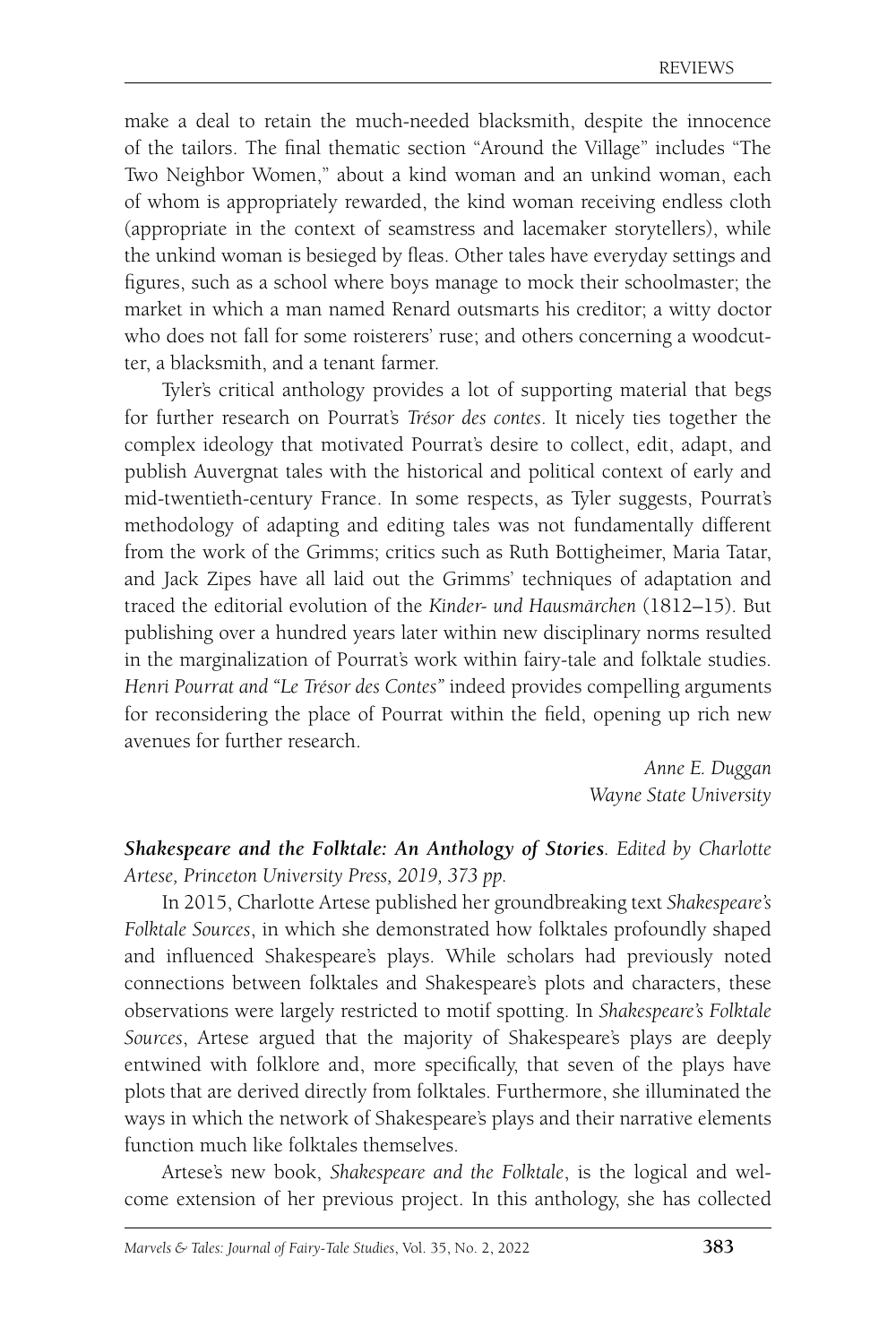and edited the folktales that are the backbone of her argument: the folktales that animate Shakespeare's plays. As she explains in her introduction, "[T]his anthology aims to augment our knowledge of Shakespeare's sources and influences by supplying examples of his folktales' sources rather than revisiting his acknowledged literary ones," which are already generally recognized and are readily available in other texts (3).

The book consists of an introduction, eight chapters, a bibliography, and an extensive index. Each chapter addresses one Shakespeare play, including a brief discussion of that play's sources followed by the full text of five to eight related folktales. In *Shakespeare's Folktale Sources*, Artese considered seven plays: *The Taming of the Shrew* (1592), *Titus Andronicus* (1592–93), *The Merry Wives of Windsor* (1597/1602), *The Merchant of Venice* (1596–99), *All's Well That Ends Well* (1598–1608), *Measure for Measure* (1603–04), and *Cymbeline* (1611), each of which features one or more plots drawn directly from a folktale. The contents of *Shakespeare and the Folktale: An Anthology* overlap with but do not replicate those found in the earlier book. The new anthology includes a chapter on *King Lear* (1606), which "adapts a legendary history that includes folktales and folk narrative motifs," a chapter on *The Comedy of Errors* (1594), which has a classical Roman source as well as a folktale source, and a chapter on *The Tempest* (1610–11), "whose dependence on the 'Magic Flight' folktale is partial and incomplete but fascinating nonetheless" (7). Artese does not include chapters on *The Merry Wives of Windsor* or *Measure for Measure* because of the lack of relevant folktale versions available to print in English.

There is a significant methodological challenge to Artese's project, which is, simply put, that we do not know exactly which versions of each folktale circulated in Shakespeare's day, let alone which ones he personally encountered. The very nature of oral tradition makes a perfect reconstruction of Shakespeare's folktale sources impossible. However, this does not make Artese's project any less worthwhile. We know that the folktale plots that underpin Shakespeare's plays existed before he ever set pen to paper because medieval versions survived (2). Though we will never know exactly which versions Shakespeare encountered orally, "folktales collected in the modern world (the nineteenth century and after) can give us insight into the stories Shakespeare and his audience might have known" (2).

The folktales that Artese has assembled are, therefore, not Shakespeare's exact sources but instead "later members of the genus of his sources" (2). Because we cannot know the exact sources—and because Shakespeare himself may likely have been working from several different oral versions—Artese has included several examples of each folktale type in the collection to provide a sense of possible variations. "Attending to the folktale in its many guises can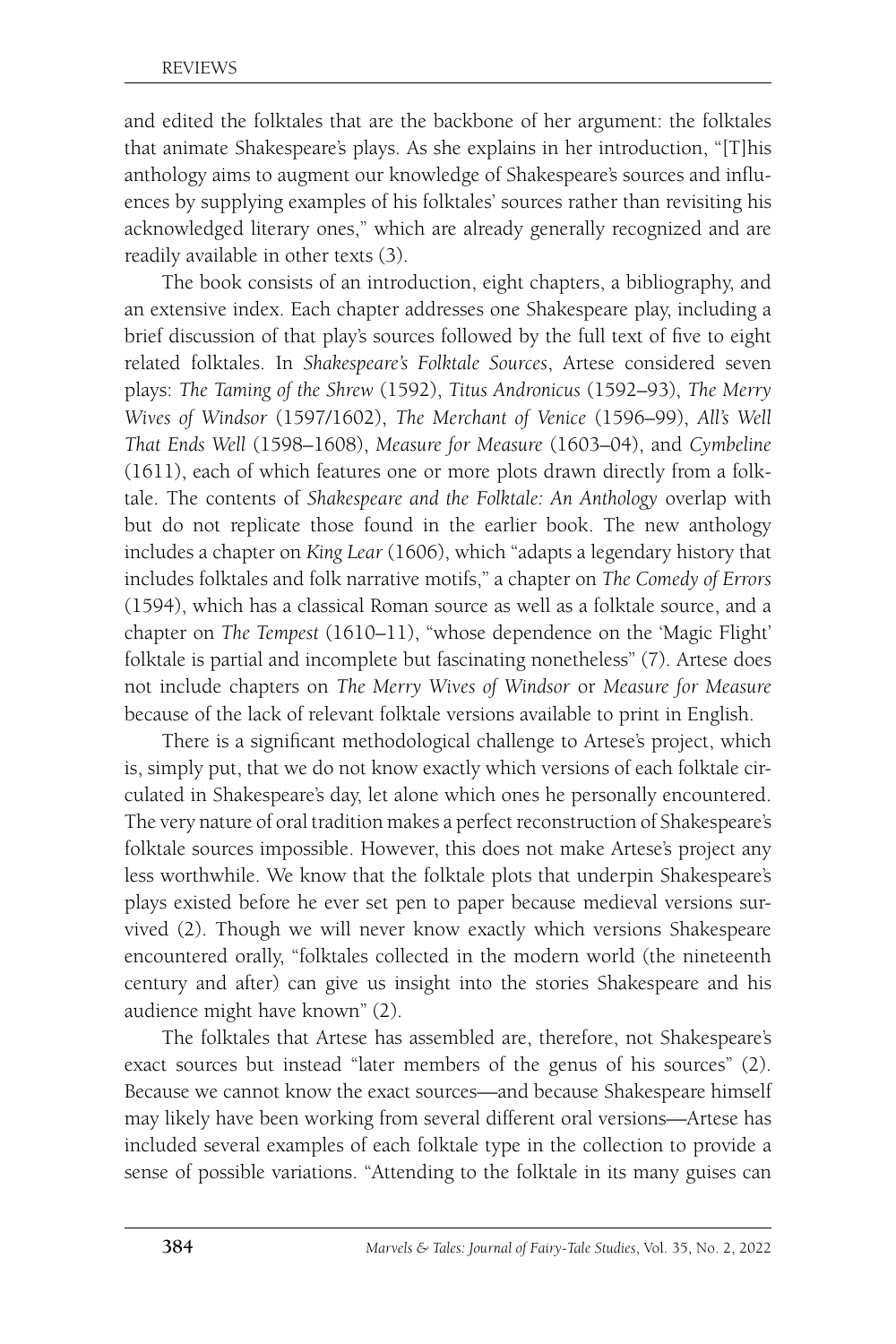give us a clearer sense of the story tradition available to Shakespeare, although we cannot reconstruct it exactly" (3).

Because the anthology represents an educated and creative reconstruction rather than a precise replica of Shakespeare's sources, Artese's primary criteria for selection was how closely a folktale resembled the Shakespeare play in question—how closely the plots matched or whether certain motifs were present. She also evaluated stories for "how well they were told" and considered the "diversity of the cultures represented" (8). Rather than limiting the anthology only to tales collected in Europe or written in English (though all the texts in the collection have been translated into English), Artese has chosen a broad and inclusive approach, as "folktales show a remarkable ability to transcend cultural and linguistic boundaries" (8). Because many of Shakespeare's widely recognized literary sources are in French and Italian, this should not be a controversial choice. As Artese writes,

Orally transmitted tales recorded in very different places can be quite similar. A folktale told in Iraq in the twentieth century participates in the same tradition Shakespeare drew on for his plays, and so might provide evidence about how the folktale appeared in seventeenthcentury London. I am convinced that what we gain by examining these folktale traditions justifies this inevitably speculative enterprise. We cannot know exactly how these stories were told in Shakespeare's day, but we can learn about the story traditions themselves. (8)

The anthologized folktales are mostly from Europe, the Middle East, and India, but the collection also includes a Moroccan tale, two stories from African diasporic cultures (collected in North America), and three Chilean tales. While some of the tale types included in the collection will likely be familiar, the selection of individual tales is wide-ranging and moves far beyond the most expected and frequently printed texts. For example, the *Cymbeline* chapter includes three Snow White tales (ATU 709), but instead of reprinting the Grimm's "Little Snow White," this section contains "Blanca Rosa and the Forty Thieves" by Yolando Pino-Saavedra (1967), "The Glass Coffin" by Violet Paget (1880), and "Lasair Gheug, the King of Ireland's Daughter" (1965). Most of the folktale types explored in the collection, such as Lord for a Day (ATU 1531) or Taming of the Shrew (ATU 901), are not especially familiar to a general or even a fairly folklore-savvy audience.

This anthology is an illuminating supplement to *Shakespeare's Folktale Sources*, but it also stands on its own. It will be of particular use in courses that explore folklore's influence on literature, as well as in any Shakespeare course,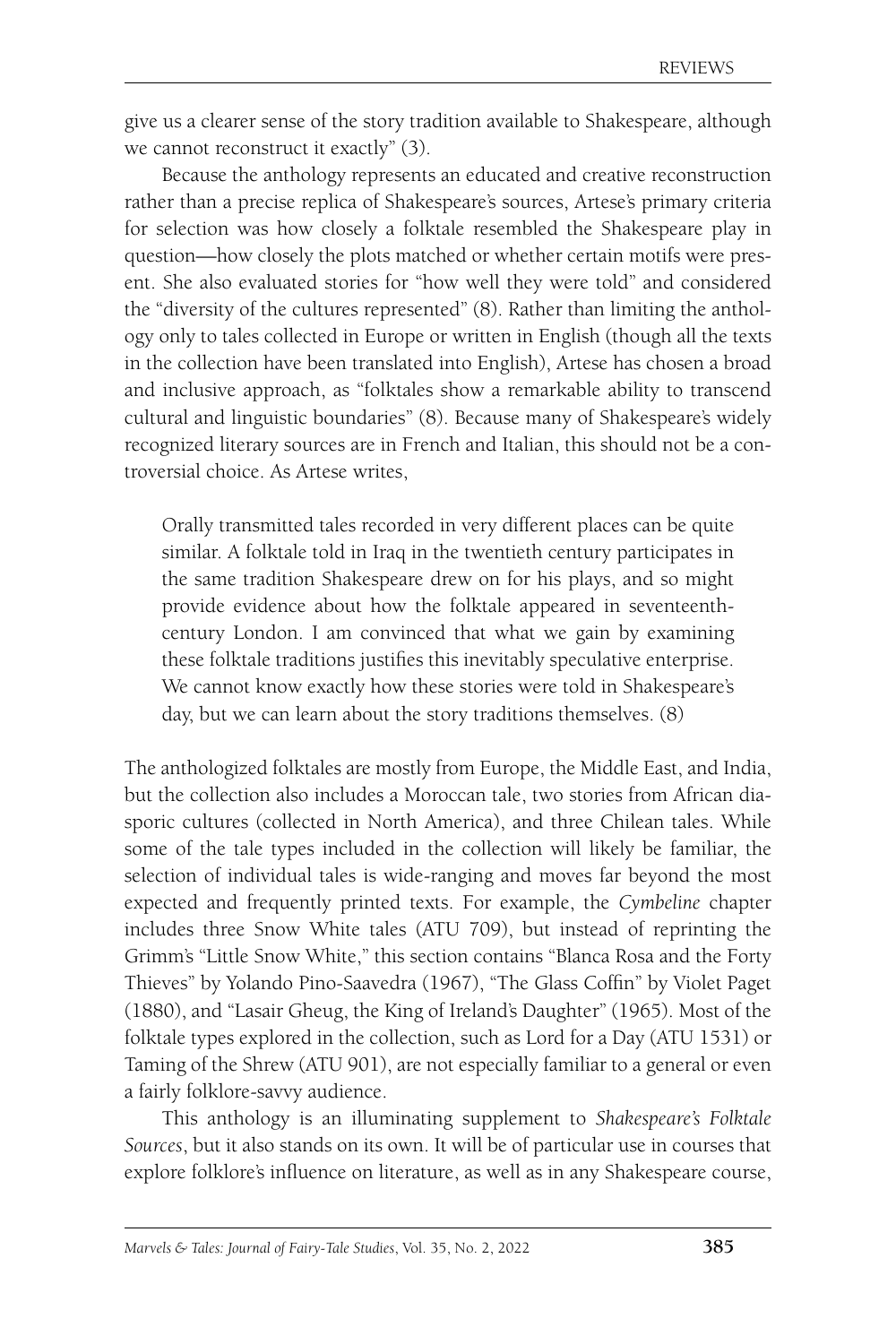particularly an introductory course where the folktales can serve as powerful entry points to the plays, which can sometimes feel inaccessible to those new to Shakespeare. The book also functions as an instructive model for any folklorist whose research requires the reconstruction of sources, whether due to the distance of time or a paucity of written records.

> *Sara Cleto The Carterhaugh School*

*The Fairy-Tale Vanguard: Literary Self-Consciousness in a Marvelous Genre. Edited by Stijn Praet and Anna Kérchy, Cambridge Scholars Publishing, 2019, 280 pp.*

*The Fairy-Tale Vanguard*, edited by Stijn Praet and Anna Kérchy, is a wideranging collection of essays spanning five centuries and several countries. It includes chapters on the fairy tales of such famous authors as Charles Perrault, Lewis Carroll, and Robert Coover, as well as contributions on other writers' works whose connections with the fairy tale still need investigation. The focus is on literary texts, but three chapters extend the scope of the volume to films and visual arts. Many contributions provide fresh insights into well-studied material, explore the creations of emerging artists like Rikki Ducornet, or uncover unexpected fairy-tale intertexts in canonical works. Others, however, tend to reiterate familiar arguments or apply theoretical frameworks at the expense of an in-depth analysis of the literary texts themselves. This inevitably results in a somewhat uneven and disparate volume, which nevertheless contains some real gems.

*The Fairy-Tale Vanguard* is divided into two parts based on Praet's distinction in his introduction between "metaliterary reflection in the guise of peritextual discourse and metafiction" and "literary experimentation" (4) as the main expressions of literary self-consciousness. In a neat symmetrical manner, each section of the volume contains six chapters followed by a "Response" by a leading fairy-tale scholar who highlights potential connections as well as tensions between the articles, engages critically with them, and suggests paths for further research. The volume is rounded off by a thought-provoking interview of American writer and artist Rikki Ducornet. Although this bipartite structure follows the premise underlined in the introduction, most of the articles clearly appear to fit in both sections. This evidences the intricacies of literary self-consciousness, which could have been discussed more fully and more explicitly in the volume.

Part 1, "Metaliterary Reflections," explores peritextual discourses and metafictional devices. Sophie Raynard and Ute Heidmann both document the peritexts and intertexts of French seventeenth-century *conte de(s) fées*: Raynard records those of Marie-Jeanne Lhéritier de Villandon's, Marie-Catherine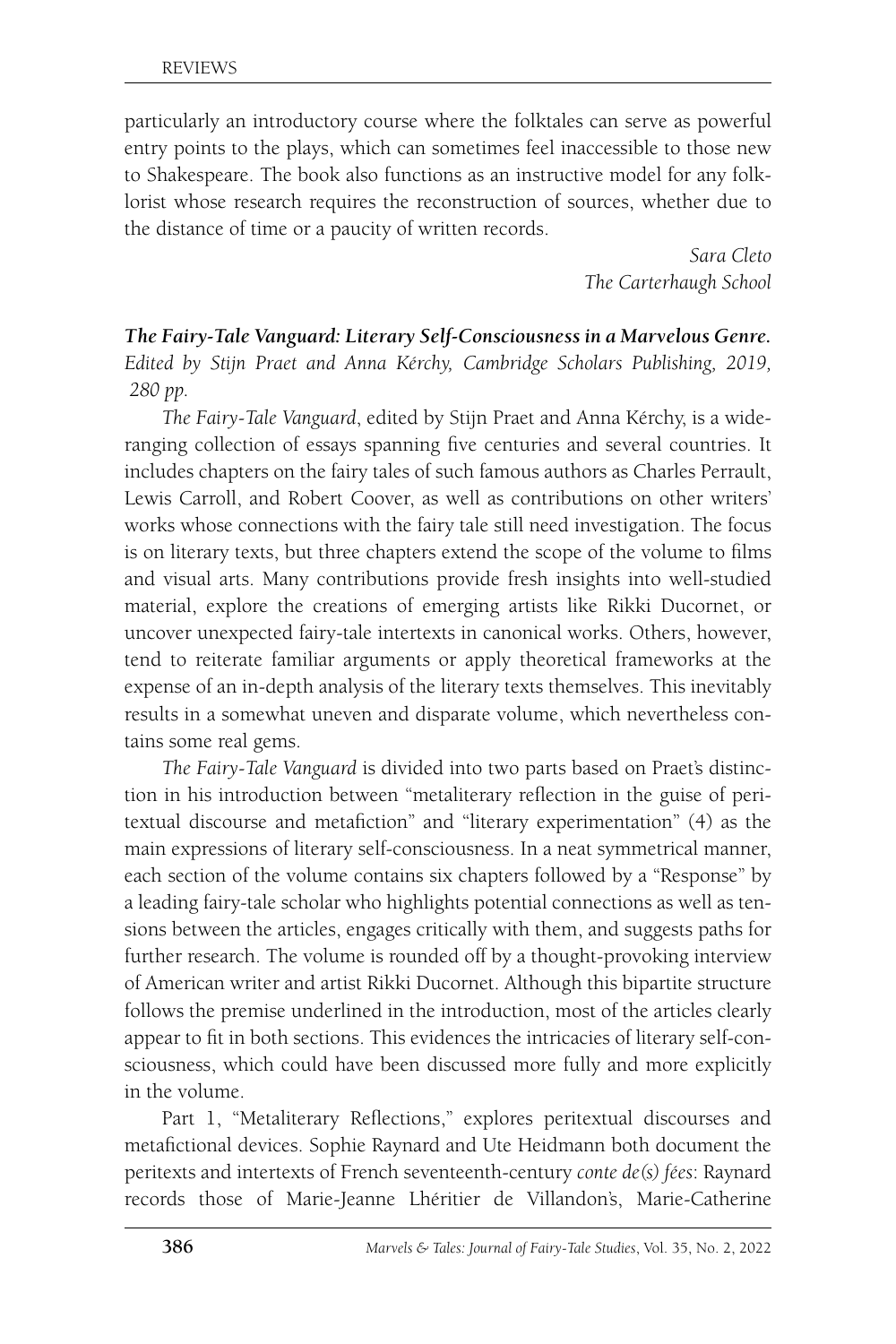d'Aulnoy's, and Henriette-Julie Castelnau de Murat's literary productions, while Heidmann returns to those of Charles Perrault's famous collection. Anna Kérchy provides fascinating insights into Lewis Carroll's multiple metafictional devices in the Alice tales as means to reflect on cognitive and imaginative processes, using a new and effective nomenclature including such terms as "metafantasy," "metaimagination," and "metafancy." Jessica Tiffin convincingly draws attention to the financial and ideological forces that can account for tensions in Edith Nesbit's fairy tales between playful criticism and endorsement of tradition. Björn Sundmark considers the influence of Pär Lagerkvist's avant-garde manifesto on his collection of "evil" fairy tales, highlighting interesting connections between his theoretical and fictional writings. Closing this first section, Emeline Morin compares Eric Chevillard's and Robert Coover's metafictional reflections on the fairy tale, underlining major differences in the French and Anglo-Saxon approaches to the marvelous.

Part 2, "Intergeneric, Stylistic and Linguistic Experimentations," provides case studies of self-conscious experimentation in literary and visual arts. Richard van Leeuwen and Helene Høyrup both focus on how intergeneric experimentation creates forms of "hybridity": van Leeuwen explores this phenomenon in the genres and protagonists of eighteenth-century French texts influenced by the *Thousand and One Nights*, while Høyrup concentrates on the hybrid audience of Hans Christian Andersen's fairy tales. Daniel Gicu shows how a national agenda leads to stylistic experimentation in the creation of the first Romanian fairy-tale collections. María Casado Villanueva teases out the "Cinderella" plots in two short stories by D. H. Lawrence and Katherine Mansfield, convincingly arguing that Lawrence's story can be read as a rewriting of "Cinderella" for modern times while Mansfield's is an anti-"Cinderella" criticizing capitalist and patriarchal values conveyed by fairy tales. Michelle Ryan-Sautour provides a subtle and insightful analysis of Rikki Ducornet's verbal and visual experimentations to recreate the experience of the marvelous inherent in fairy tales. Ryan-Sautour's article and her interview of the author at the end of the volume are superb companion pieces. Finally, Willem de Blécourt argues for a reappraisal of Tommy Wirkola's much-criticized film *Hansel & Gretel: Witch Hunters* (2013) as an intermedial experiment combining fairy tales and witch films.

Throughout this collection, which includes such a vast array of texts from different authors, periods, and languages, the term "fairy tale" is unavoidably loosely used. Although it is notoriously difficult to define the fairy tale, a shared understanding of this genre would have provided a greater sense of unity and purpose to the volume. The introduction argues that literary selfconsciousness and experimentation are inextricably entangled with the fairy tale throughout the ages, but the genre's other defining features, as listed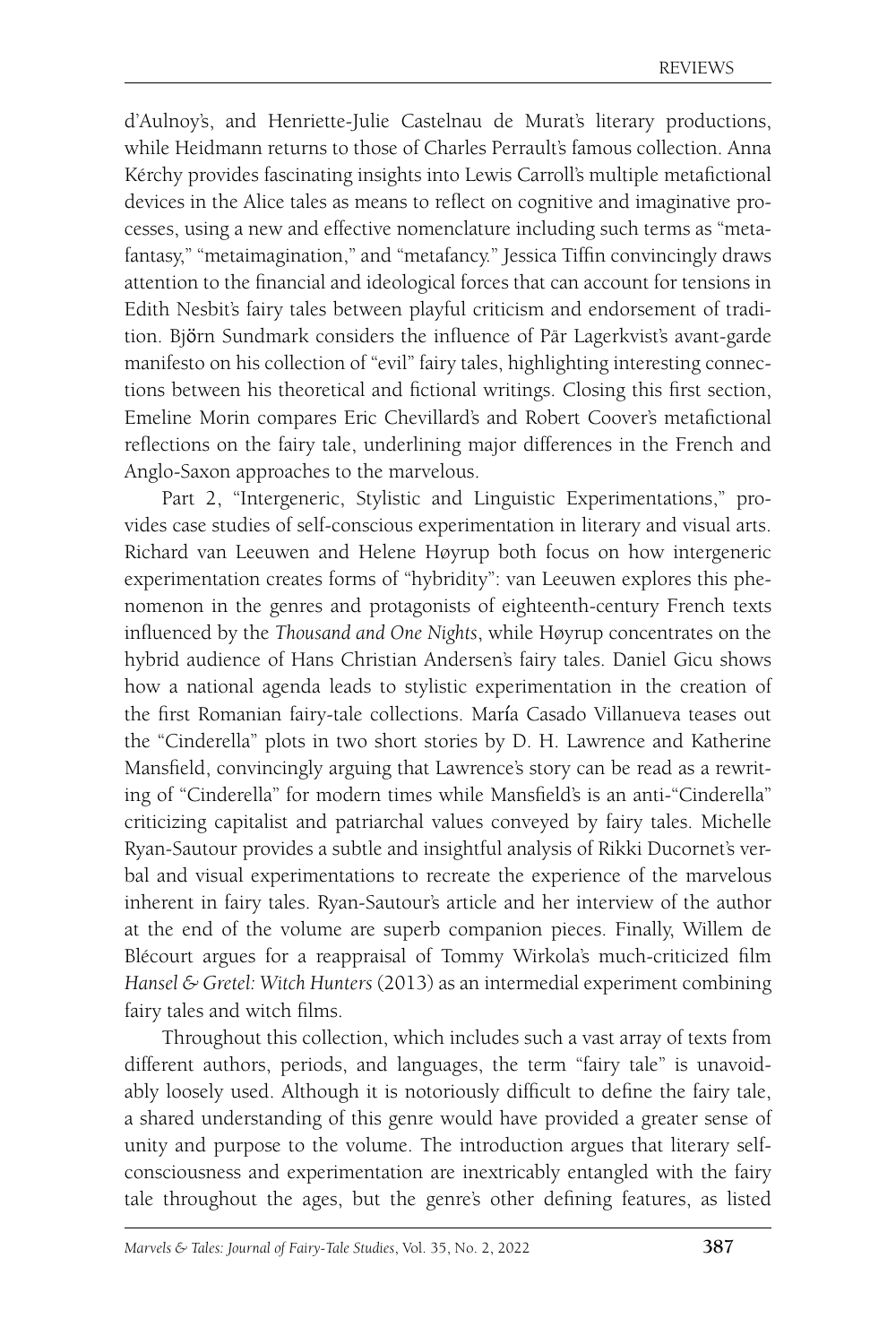for instance by Marina Warner in *Once Upon a Time: A Short History of the Fairy Tale* (2014), are only briefly evoked or not at all. Ruth Bottigheimer and Elizabeth Wanning Harries, both of whom have authored landmark studies on the topic (which are only seldom referenced in the contributions), also note this lack of definition in their responses. Bottigheimer remarks that scholars "appropriate 'fairy tale' as a genre designation for fantasy, folktale, fairy fiction, and brief narrative, and in other contexts for novella, fairyland fictions, fairy stories, and even for novels," causing their conclusions about "fairy tales" to be inevitably at odds with one another (132). Likewise, Wanning Harries observes that the contributors to the volume "explore very different things," listing "fairy-tale genres, linguistic innovation in tales old and new, the incorporation of well-known tales in later fiction, the transmission of tales nationally and internationally" (247). While this multiplicity testifies to the enduring presence of fairy tales (as a loosely defined genre) in the collective imagination, it also reveals the often-overgeneralized uses made of the term, including (oddly enough) in contemporary fairy-tale criticism. Nevertheless, several contributions from *The Fairy-Tale Vanguard* open avenues for further research, usefully emphasized in the two responses. The inclusion of the work of Rikki Ducornet, one of the most gifted and original fairy-tale artists today, certainly paves the way for future studies, calling as well for a renewed attention to the interaction between form and sense in fairy tales.

> *Marie Emilie Walz University of Lausanne*

#### *The Fairy Tale World. Edited by Andrew Teverson, Routledge, 2019, 484 pp.*

Drawing on the work of established and emerging scholars, this collection of essays—as the title suggests—negotiates fairy tales around the world but also the world of the fairy tale itself. It begins with a definition of the term and a discussion of Andrew Lang's work, but it quickly gets to the first of many conflicts in the field. The titular term "fairy tale" is fraught with "Eurocentric and Western associations that threaten to obscure the specificity, variety, and function of oral storytelling genres" (Lewis Seifert 159). In an effort to overcome this limiting terminology "that entail[s] homogenizing the world's wonder tales according to a Euro-American model" (12), Andrew Teverson set out to reclaim the term and "extend and elaborate the emerging critique of the Euro-American focus of fairy-tale studies" (10). This aim is achieved through exposing the international influence of familiar texts, exploring how *Märchen* evolved differently across the world, expanding the canon to include marginalized works and analyses, and examining how contemporary writers and artists blend older forms and modern interpretations to create a novel pastiche.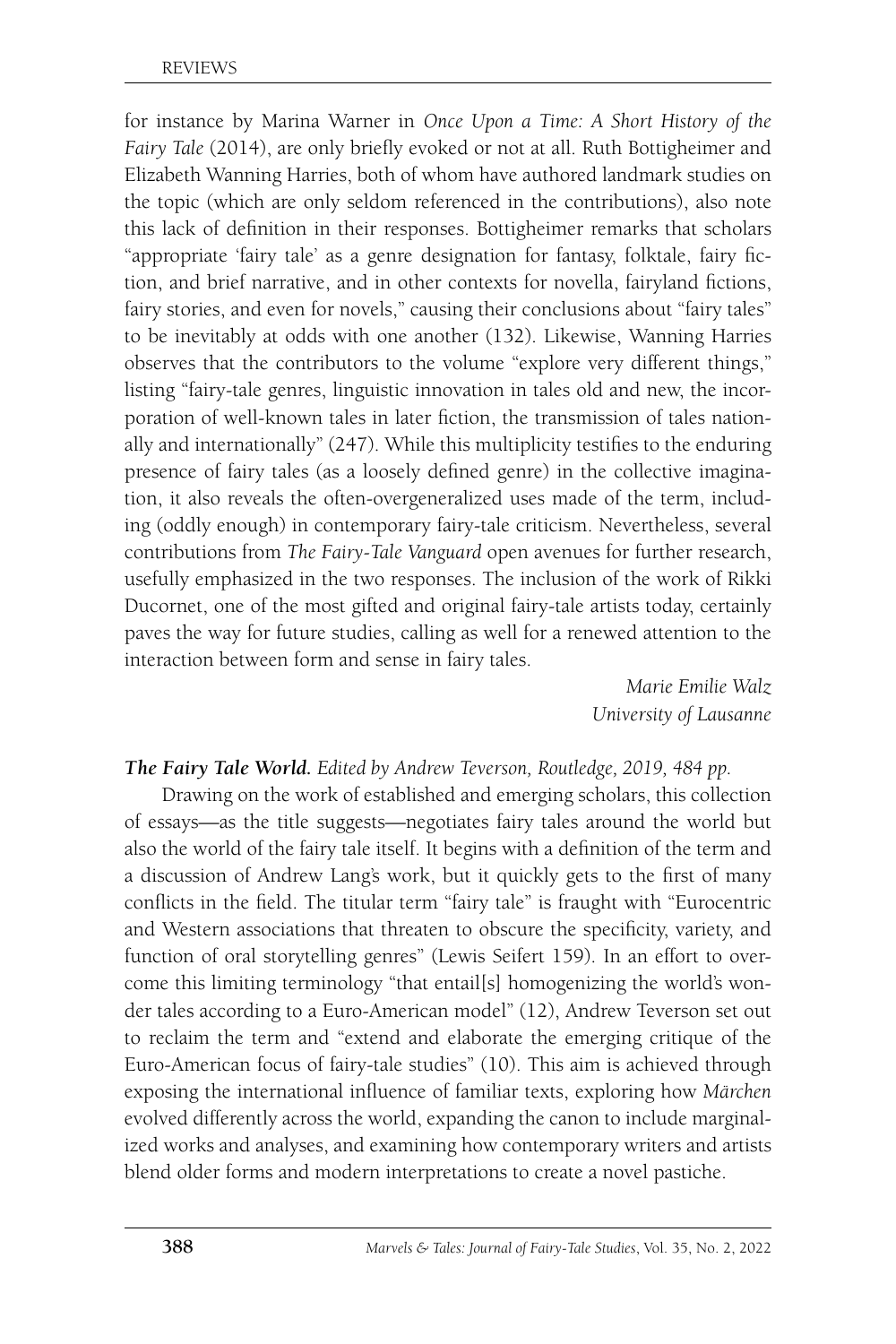The book is divided into five sections with seven or eight chapters in each. The sections—"The Formation of the Canon," "Africa and the Caribbean," "The Americas, Asia and Australia," and "Europe"—provide an excellent overview of both the specific topic and current scholarship in the area. However, there are threads that weave through all the chapters—particularly the ideas of colonialism, imperialism, and fairy-tale origins—that create a global tapestry of ideas. Other cross-chapter motifs are art, contemporary literature, and a definition of fairy tale. However, for those who wish to focus on a specific geographical area, the book offers a sample of approaches to scholarship to highlight the trends in research. Additionally, the geographical focus enables a study of a wider region, as stories travel heedless of political borders. It also allows cross-cultural comparison. For example, how do contemporary retellings in Australia differ from those in Japan or America? Yet, each section can be used as a stand-alone unit for a class or to delve into a geographical exploration of fairy tales in that region.

The first section, "The Formation of the Canon," opens by posing the question "Where do fairy tales belong?" Donald Haase answers the query and "confirms the resistance of folktales and fairy tales to the constraint of a onedimensional belonging" (30). These tales exist in their own realm, and those who hear them often do not grapple with paratextual meanings and do not place the tales in their specific geographical and cultural setting. This enables fairy tales to be read through multiple lenses. Questions of interpretation and origin continue in the rest of the section through discussions of the origin of the fairy tale in the Middle East, Italy, France, Germany, and the problems inherent in translation. Nancy L. Canepa discusses the works of Giovan Francesco Straparola and Giambattista Basile in her chapter, "The Formation of the Literary Fairy Tale in Early Modern Italy 1550–1636," commenting on the "murky moral world of the tales" where "violence and deception may or may not prove to be winning strategies" (65). This chapter contrasts well with the "stylish atmosphere of the court" (68) found in the French tales Christine A. Jones uses as her texts in "Social Change and the Development of the Fairy Tale in France 1690–1799." Overall, this first section lays the groundwork for continuing themes in the rest of the volume.

Although the remaining sections are geographically focused, many of the entries grapple with the same sort of question that Ruth Finnegan posed, "Are there fairy tales in Africa?" (105), which introduces her chapter, "Fairy Tale in Africa: A Contrast of Centuries." Discussions of wonder tales or tales of magic occur in almost every section, expanding the fixed notion of a "fairy tale" to encompass a wider range of narratives. Emily Zoebel Marshall's study of Anansi tales in "This Is Not a Fairy Tale" further illustrates the classification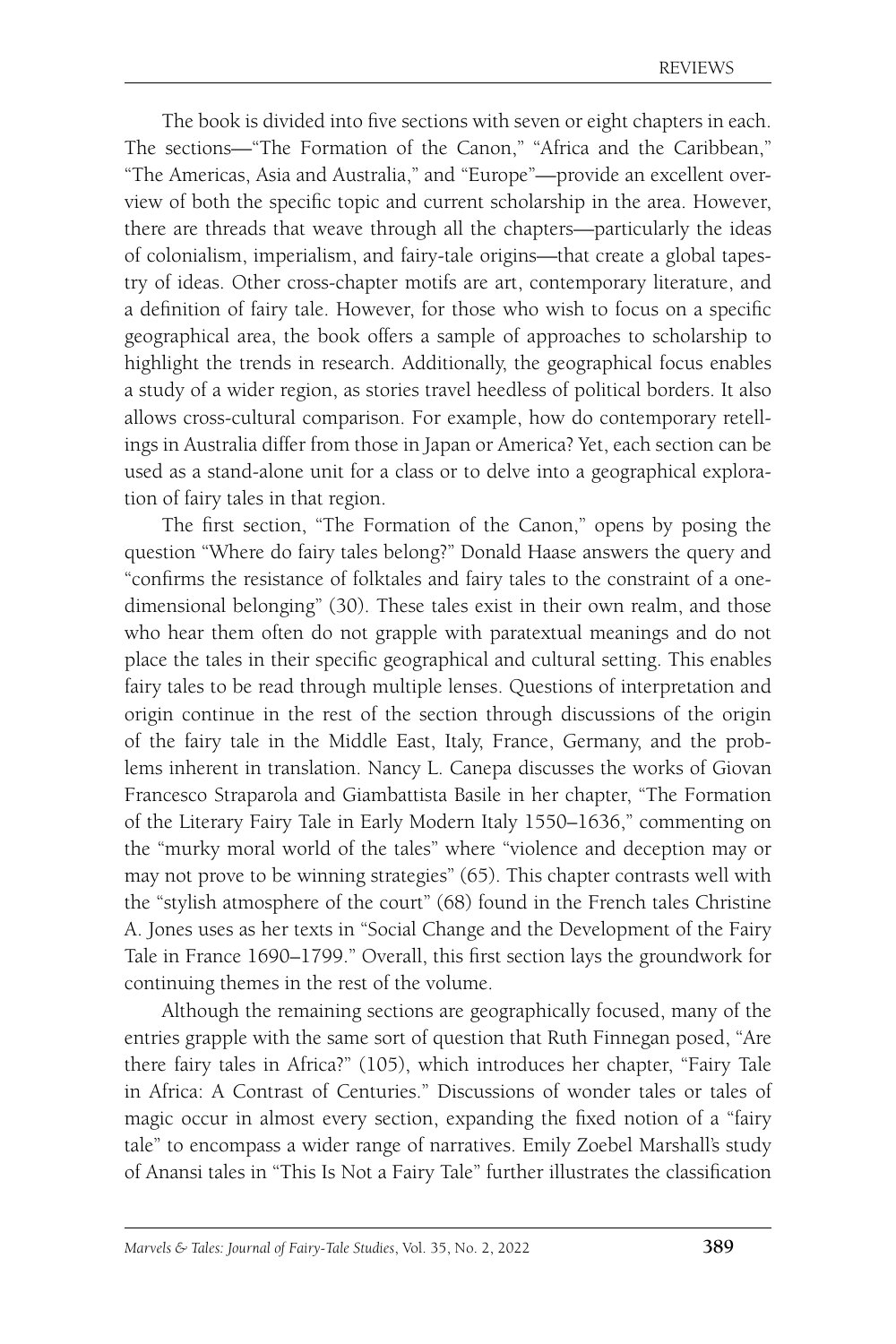problems of folk narratives and fairy tales. A similar conundrum occurs in John Bierhorst's "Myths and Folktales in Latin America," as these tales combine myth, fable, urban legend, and religion and do not follow the traditional fairytale model. Another problem inherent in fairy-tale scholarship of the past is a focus on the European canon and its influence around the world.

The effects of colonialism and imperialism serve as a leitmotif in numerous sections. When coupled with the problems of recording tales that had previously been orally transmitted and the difficulties of translation into different languages, the inherent Western and Eurocentric biases grow more clearly pronounced. Yet, by identifying the problem, the contributors to this volume help to overcome the bias. They introduce numerous indigenous tales not influenced by colonizers such as Hawaiian wonder tales found by Marie Alohalani Brown, who scoured nineteenth- and early twentieth-century Hawaiianlanguage newspapers. Her chapter, "The Politics and Poetics of *Märchen* in Hawaiian-Language Newspapers," explains her methodology for obtaining the texts and notes how the tale of "The Fisherman and His Wife" (ATU 555) may have been used as propaganda. Pamela Lothspeich, who looked to the *Mahābhārata* and other ancient texts for examples of her titular "Lovely Fairies and Crafty Ghosts in Indian Tales," stated that English classifications for India's tales "are inadequate at containing them" and may even lead to Eurocentric generalizations that demean the culture as a whole (309). Rebecca-Anne Do Rozaroi and Danielle Wood's entries on Australian tales note the blending of European and native elements that speaks to the prioritization of a white, European dominance over the indigenous people of the country. Recognizing inherent prejudice and oppression in fairy-tale scholarship provides platforms for scholars to speak on issues of injustice, propelling the field forward.

This volume also provides a condensed look at the direction of contemporary scholarship. In "The Americas," issues of sexuality, digital culture, and fan fiction feature prominently, while explorations of African American adaptations and Latin American folktales are also included, showcasing the multidirectional and varied approaches in research. Similar disparity can be found in Asia and Australia, as Bollywood, Korean films, and contemporary retellings coexist with discussions of the ancient roots of Indian and South Asian tales. In the final section, "Europe," Sarah Bonner's "Tales Retold: Fairy Tales in Contemporary European Visual Art" explores renderings of female characters such as Little Red Riding Hood, the fairy godmother, and the stepmother by contemporary female artists and how these representations provide a way "of thinking differently about the constitution and performance of gender" (450). This chapter complements Nicole A. Thesz's "Eco-Critical Perspectives: Nature and the Supernatural in the Cinderella Cycle," where the author posits that "the Cinderella tale offers a proto-environmental model that teaches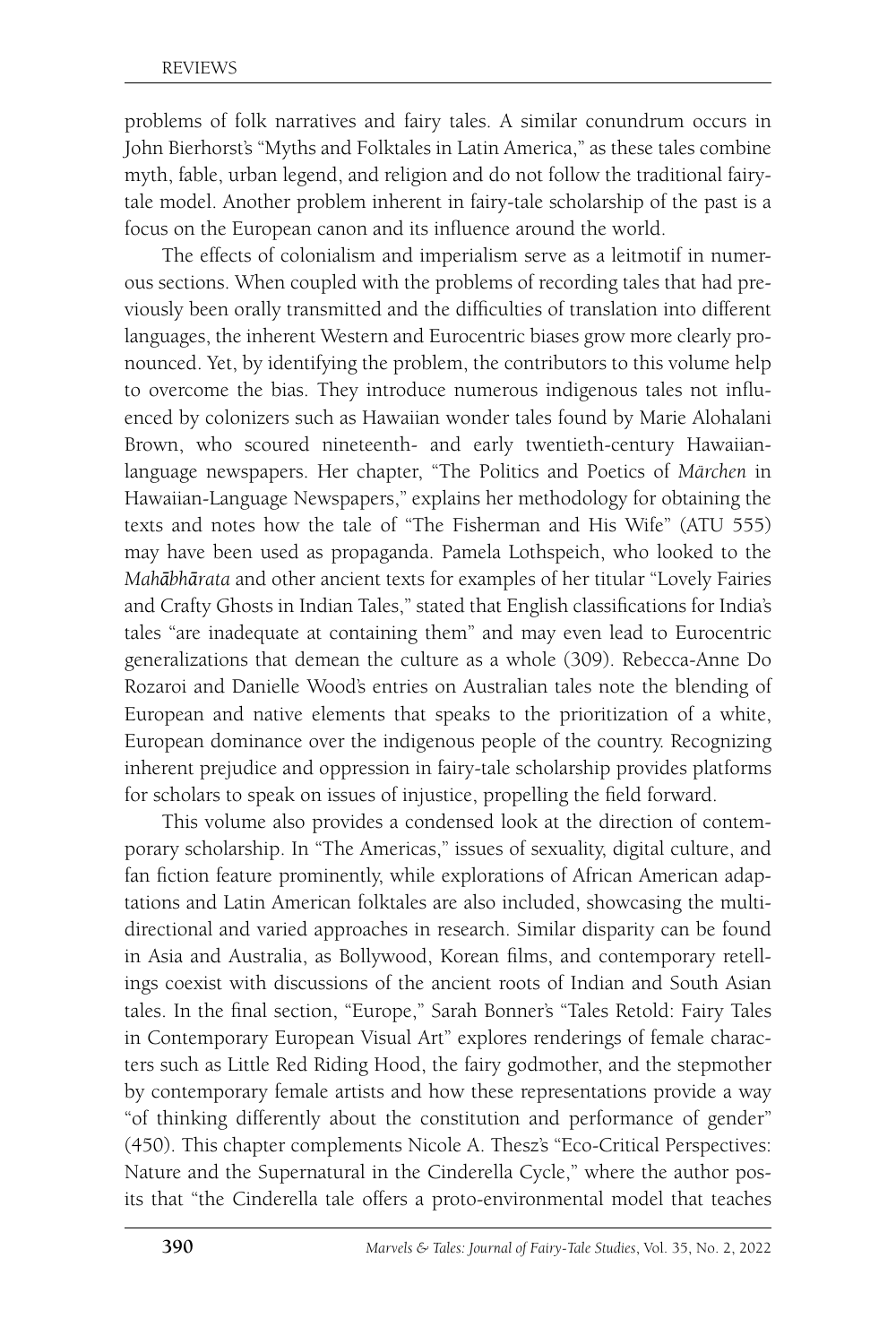dependence on nature in a physical, but also emotional, sense" (436). It also complements Amy Greenhough's "New Materialism and Contemporary Fairy-Tale Fiction," which explores the way natural laws are "held in suspension" in fairy tales and invites readers to reexamine their relationship with the material world (459). Not only are these chapters encouraging readers to examine fairy tales by using different approaches, they also seek to use fairy tales as a lens to view the world and our representation of it in a novel way.

The variety and diversity of the entries while all focused on furthering the understanding of the fairy tale is the strength of this collection. This book would be ideal for someone interested in the latest directions in fairy-tale research. It would also make an excellent text for an upper-level university course focused on a cross-cultural comparison of fairy tales. For scholars of fairy tales, this book is worth having on the shelf as a reference, as an inspiration for teaching and research, and as a way to enter the fairy-tale world.

> *Mary Sellers The Pennsylvania State University*

## *Recasting the Disney Princess in an Era of New Media and Social Movements.*

*Edited by Shearon Roberts, Lexington Books, 2020, 348 pp.*

Disney as a corporation is built on a legacy of balancing various forms of cultural and social nostalgia with a constantly changing and growing society, updating programs and franchises to fit new audiences while attempting to ensure that the narrative foundation of the company remains recognizable to its already established audience with varying success rates. Part of the brand strategy has been a reliance on the idea of "happily ever after" as achieved by their franchise of fairy-tale princesses, who exist in dialogue with their antecedent version counterparts from canonical or classic Disney fairy tales, which in turn exist in dialogue with antecedent counterparts from tales by the Grimms and Perrault, among others. *Recasting the Disney Princess in an Era of New Media and Social Movements*, edited by Shearon Roberts, attempts to untangle the corporation's attempts at evolving one of its core brand elements, the "Disney Princess," in the face of the social changes of the last two decades, examining the creative responses to calls for more inclusive and accurate representation. While some of the work presented in this edited collection does take as its focus Disney productions derived from fairy-tale or folklore narratives, the volume's scope is broad, also touching upon works from the Pixar, Marvel, and Lucasfilm franchise umbrellas, and productions from the Disney Channel's various outputs. It is not grounded in fairy-tale studies or discourse, but the chapters pull broadly from a variety of discourses in interdisciplinary ways that will enrich scholarly discussions around representation and adaptation both within the fields of fairy-tale studies, media studies, and cultural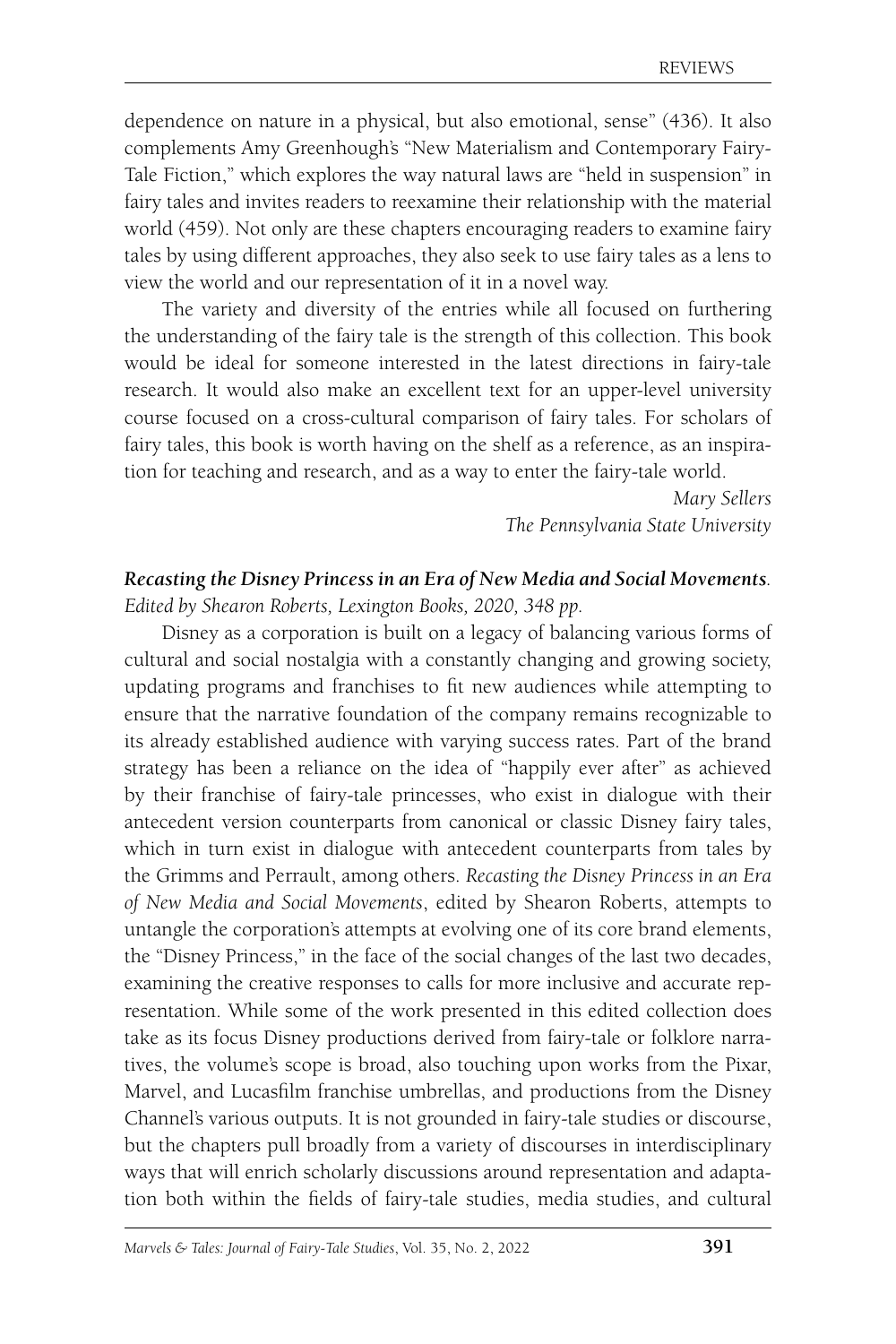studies, and beyond, especially considering the evolution of the Disney fairytale princess as recognizable cultural icon.

The edited collection is framed by a prologue centering youth voices as they consider the legacy of *The Princess and the Frog* (2009) years after the release of Disney's first animated film to feature a Black fairy-tale princess. It is then divided into four parts: "Rebranding the Disney Princess," "Diversifying the Disney Princess," "Deconstructing Princess Narratives," and "Embedding Social Discourse around the Disney Heroine." Shearon Roberts' first chapter positions the book in Disney history and criticism, delineating a timeline from 2009's *The Princess and the Frog* through 2019's *Star Wars: The Rise of Skywalker*, and documenting studio, market share and impact, financial record, and acclaim of forty-three of the products made across the conglomerate in those two decades. The other chapters in this section examine the marketability of diversifying representation, and how choices such as the creation of the animated television series *Sofia the First* (2012–18) featuring the corporation's first Hispanic princess, the casting of Marvel and Lucasfilm heroines, and the incorporation of pop and hip-hop into the Disney musical imprint all have moved the corporation into a new aesthetic space.

The second section turns to specific instances of more diverse representation and problematizes how increased visibility of certain identities can and does simultaneously erase or obscure a polyphony of ethnic and cultural identities. The third section, which might be the weakest section, claims to deconstruct the narratives and portrayals of several figures from the more straightforwardly "fairy tale" Disney narratives, such as *Beauty and the Beast* (2017) and *Frozen* (2013). Charity Clay reads of Shuri of Wakanda as more than a fairy-tale Disney princess and as a character contextualized by Black culture and womanism. Clay also delineates the various cultural tensions existing in this character, and the chapter stands out for its analysis and indication of further futures for this character, as well as representation within the larger corporation (227). The fourth section centers how increased social consciousness of various differences and marginalizations has provoked reimaginings of what and who counts as a Disney heroine beyond the icon of the princess, examining films including *Zootopia* (2016), *The Incredibles* (2004), and *Finding Dory* (2016). The volume closes not with a conclusion, but an epilogue by Varion Laurent that takes a brief but broad, optimistic look at changes in media in the context of the #MeToo movement.

While a small number of chapters would have benefited from a deeper engagement with fairy-tale scholarship, better contextualization of their authors' subject matter within the scholarship existing on those films, scholarly and public discourse about representation, and the general social contexts of their production, this does not detract from the overall worth of the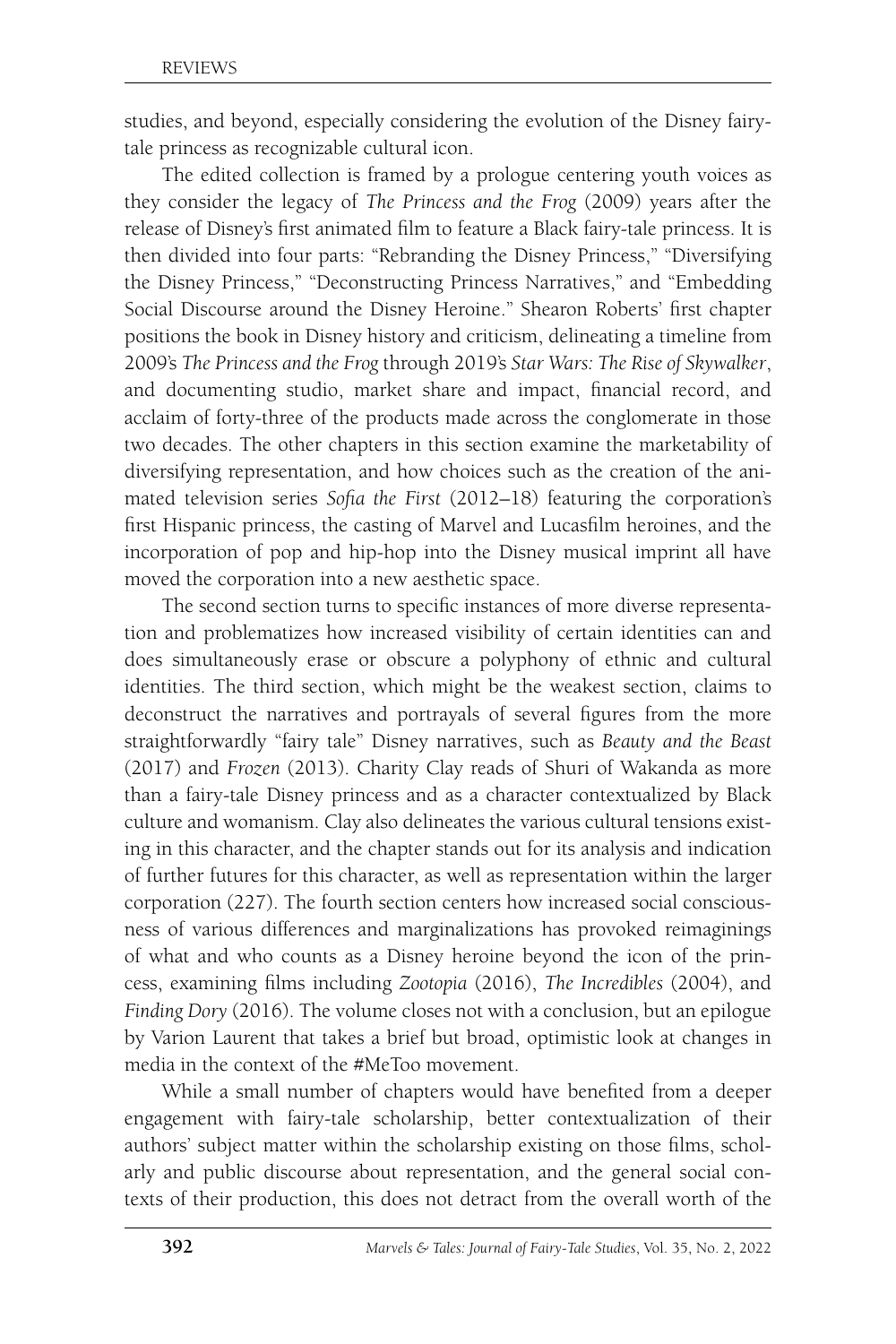collection, nor the work it performs. It is no small feat to try to capture the current moment of change in a multinational media conglomerate, nor the polyphonic and rarely united response to its new media in a single volume. Roberts's curation builds upon previous scholarly definitions and discussions of Disney's remit, presenting examinations of not only who appears on screen, but who sits behind various lenses. When taken as a whole, the volume indicates the many disparate ways the field of Disney studies broadly might be brought forward under a single umbrella in an age dominated by new media and multiplicities of franchises. Stand-out chapters, such as Sheryl Kennedy Haydel's "#NolaBorn: Tiana and the Road Home for New Orleans Residents" (117), Alexis Woods Barr's "No Capes Needed: The Plight of Super Moms" (263), and Abeo Jackson's "The Women of Wakanda: Black Beauty and Casting" (309), are especially strong because of their reflexive readings of Disney-branded works not only in the moment of their production, but their legacies and how they fit within greater social contexts that demand greater parity in representation.

This volume might not be the first stop for those interested in Disney's particular take on adaptation, or its reconfiguration of the fairy-tale princess with regards to both the Disney Princess franchise and the concept of the fairytale princess as it exists in the more broad fairy-tale canon. However, it does perform necessary, current labor in examining who is now allowed access to the label of being a Disney princess, problematizing the constructions and connections of that particular icon of fairy tale to a wider audience. As such, the volume recontextualizes how scholars might yet consider the idea of Disney as the home of an Americanized fairy tale in a global mediasphere and significantly expands upon the work of Johnson Cheu's 2013 collection, which was the last to take a focused look at diversity and representation in Disney featurefilm outputs. *Recasting the Disney Princess in an Era of New Media and Social Movements* is an insightful collection and incisive analysis of Disney's media landscape as it evolves, adding to scholarly conversations around gender, race, inequality, colonialism, and the overall marketing strategy of the corporation around the concept of difference.

> *Michelle Anya Anjirbag University of Cambridge*

### *A Cultural History of the Disney Fairy Tale: Once Upon an American Dream.*

*By Tracey L. Mollet, Palgrave Macmillan, 2020, 181 pp.*

Since the release of the Walt Disney Company's first feature-length animated film in 1937, the Disney fairy tale has become embedded within contemporary Western culture as the quasi standard in proclaiming the promise of happily ever after. Mollet's previous monograph explored the Disney and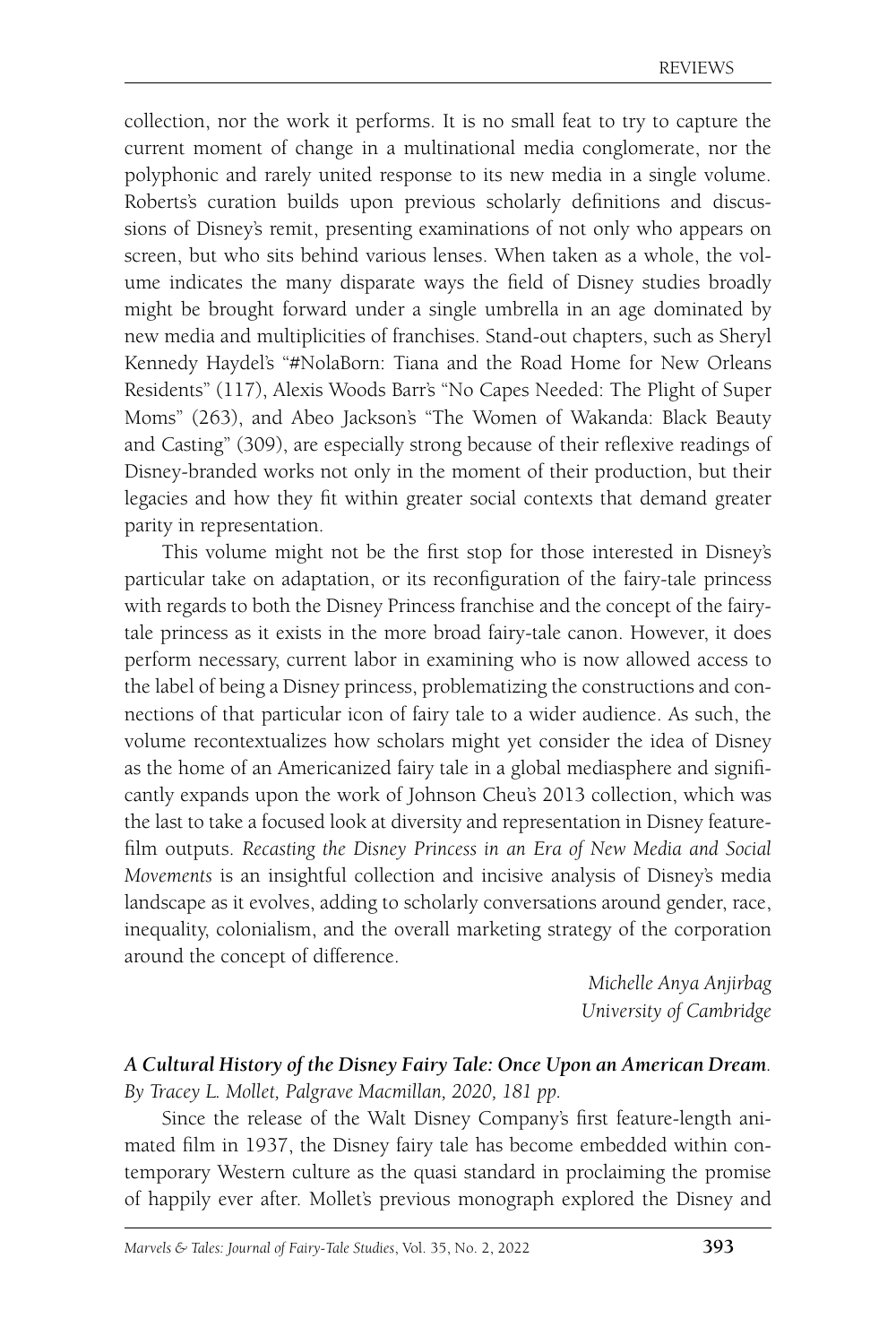Warner Brothers animated shorts within the historical context of World War II and the Depression. In this book, she suggests that this highly desirable notion of happily ever after is firmly located within an idealized conception of the American Dream, shaded with its rose-tinted hue. Disney films, such as *Beauty and the Beast* (1991; 2017), *The Little Mermaid* (1989), and TV shows such as *Once Upon a Time* (2011–18), among others, promote America as a utopian space where all your dreams will come true.

Foregrounding her analysis of the much-loved Disney fairy tales in American cultural history, Mollet charts her analysis from 1937 up until present day, together with changes in American society stressing the complex entanglement and nuances of Disney fairy tales. The selection of Disney princess fairy tales with a European history sees the blurring of reality with the mythical and magical; social context with the aptly termed "contingent nostalgia" celebrates the very American nationalism that culminates in a pervasive ideology. Thus, in many ways, the traditional stories are reconstructed within a diegetic space that Mollet argues is inherently American. This book engages with these Disneyfied fairy tales, uncovering how the American Dream is revealed in the canonical works of the Grimm brothers or Charles Perrault. At the same time, Mollet also explores how these Disney adaptations keep to the socioeconomic, cultural, and political changes of society during the respective era in which they were produced.

The structure of the book follows a typology adapted from Amy Davis (2006) and Bridget Whelan (2014) by which the Disney princess films are periodized in view of the values and virtues demonstrated by their respective princess (Classic, 1937–59; Renaissance, 1989–91; Revisionist, 2007– 18; Renewal, 2009–13; and Reboot, 2014–17). The Classic Era includes the early outputs of the Walt Disney Company and perhaps some of their most notable films: *Snow White and the Seven Dwarfs* (1937), *Cinderella* (1950), and *Sleeping Beauty* (1959). In this chapter, Mollet argues the heroines are typecast as domesticated princesses, with no ability to determine the narrative of their lives that consequently resolve in heterosexual marriage. Evoking nostalgia for the prewar society, Mollet suggests these fairy tales axiomatically demand a resurgence of patriarchal social structures so that the American Dream may be actualized, contrasting some of the problematic progressive attitudes that were emerging. Moreover, the triumph of the underdogs of the era (namely, the dwarfs in *Snow White*; Jaq and Gus in *Cinderella*; and Flora, Fauna, and Merryweather in *Sleeping Beauty*) reflects the societal cohesion enacted by policies contained within F. D. Roosevelt's New Deal.

The Renaissance Era moves away from the heroines longing for love, and, in maintaining their inherent goodness, both Ariel (*The Little Mermaid*) and Belle (*Beauty and the Beast*) desperately desire something more than their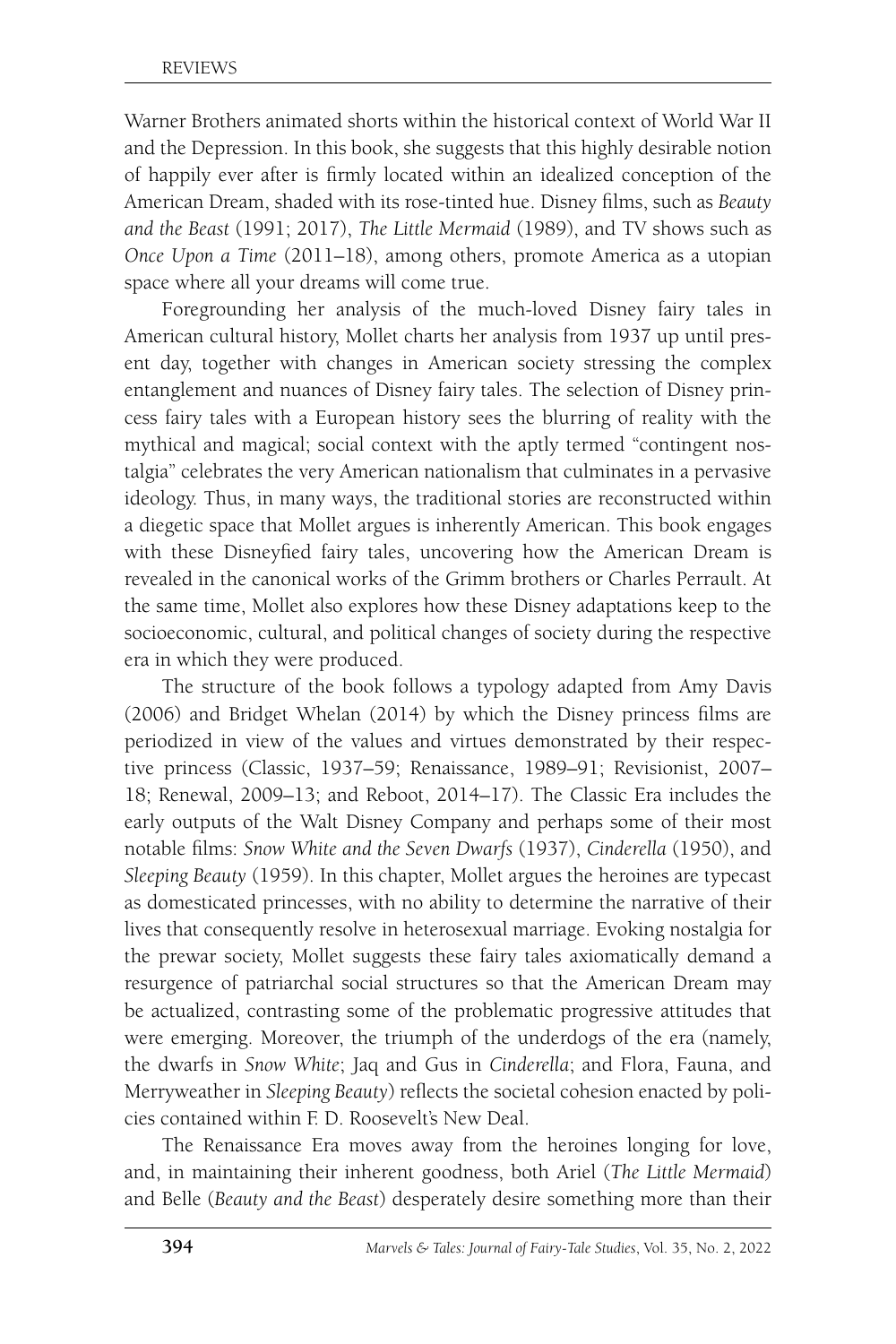"provincial life," Mollet identifies these crucial magical transformations that transpire reflective of an inward change. As such, the American Dream is poised as within each of us and attainable for all. Moving into the Revisionist Era, Mollet explores *Enchanted* (2007) and *Once Upon a Time* as the theme of inward change progresses to counter the legacy of moral binaries. In this chapter, she proposes the evolution of values coalesces into the increased accessibility of the promise of the American Dream for (redeemed) traditionally immoral characters. The Revisionist Era also sees the magic of fairy tales enter into the real world (importantly New York City following the 9/11 attacks). Mollet asserts that "marrying together the promise of the American Dream with the fairy tale 'happily ever after'" clearly positions America, the home of capitalism, as the site where dreams come true (87).

In the Renewal Era, the contextual backdrop of Hurricane Katrina, the financial crisis of 2007–08, and election of Barack Obama play a significant role in shaping the Disney fairy-tale narrative. Mollet reveals qualities of these Disney fairy-tale narratives tantamount to those of the Classic Era most clearly highlighted in the resurgence of rags-to-riches story line and the underdog's victory. Drawing upon *The Princess and the Frog* (2009), *Tangled* (2010), and *Frozen* (2013), Mollet also illustrates a further broadening of the inclusivity of the promise of the American Dream regardless of race, gender, class, or background. The only requisite is true American (good-natured) values as demonstrated in the "emphasis on hard work and optimism" (129). The Reboot Era, identifiable by its live-action retellings of earlier fairy tales, explicitly counters the political zeitgeist of the Trump administration in the United States. The comprehensive analysis imposed by Mollet onto films of this era such as *Maleficent* (2014), *Cinderella* (2015), and *Beauty and the Beast* (2017) is enlightening as it lends itself to the conclusion that Disney has found its own identity despite cultural sway.

Occasionally, Mollet's analysis appears far-fetched or linking only tenuously to the film at hand. The most glaring example is Olaf's lack of bones in *Frozen* ("I don't have a skull … or bones") equating to the queering of his identity. Despite the wide acceptance of the film by the LGBTQ+ community, the argument falls short in the little acknowledgment of context, insofar as he is a snowman, who tend not to have genitalia. Additionally, the intrusion of Mollet's identity as an acafan significantly shapes her optimistic analysis and approach. For example, the recognition of the 1991 film *Beauty and the Beast* as "one of the greatest Disney animated features ever made" can be regarded as an exaggeration (63). Other films such as *Frozen* won two Academy Awards among a number of other accolades compared to *Beauty and the Beast* receiving only a nomination for an Academy Award. However, despite this optimistic tone being somewhat muted at times, the dismissal of criticisms made by Jack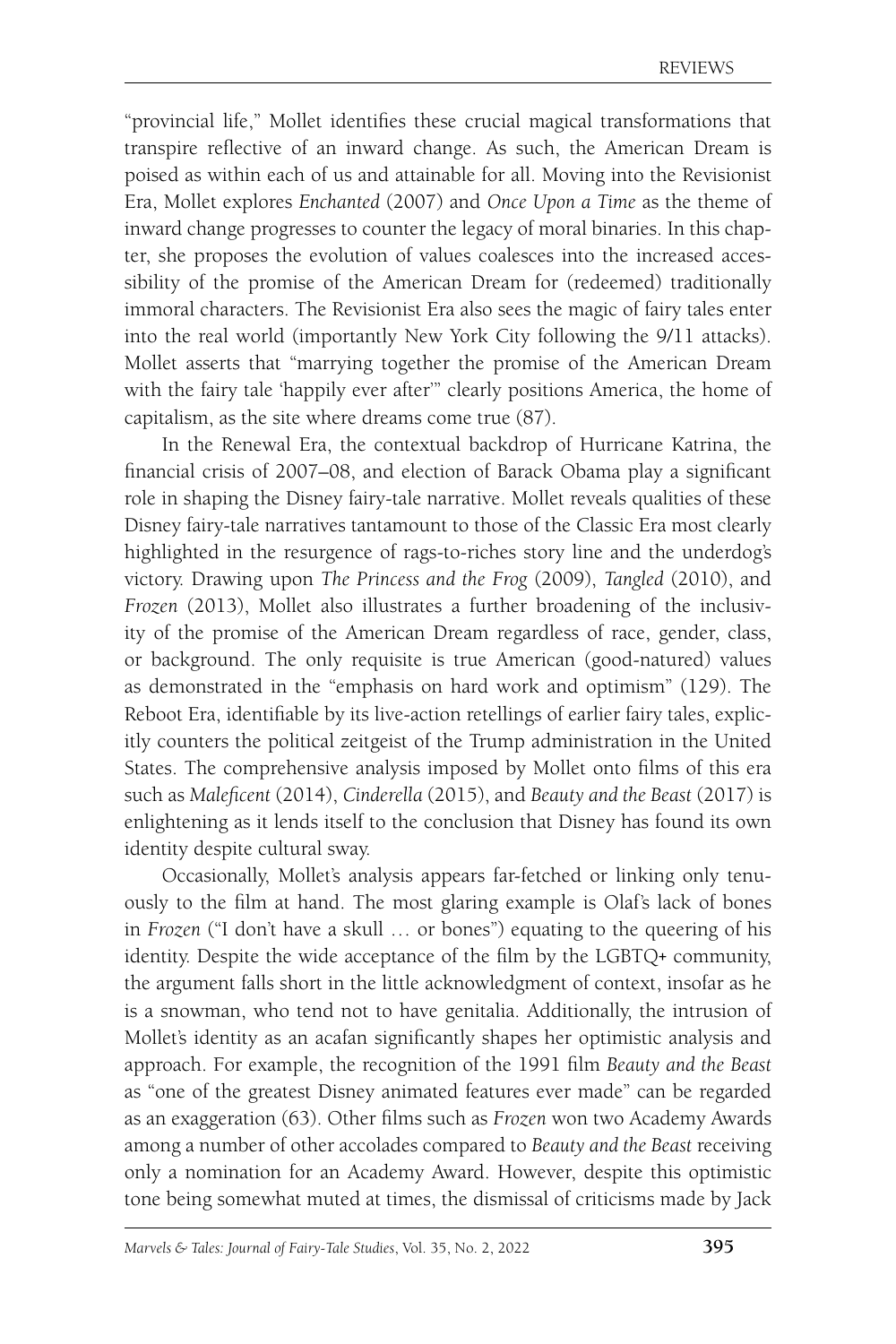Zipes, among others, serves to preserve the positive image of the Disney fairy tale. Mollet contends that viewing fairy tales as stolen or sanitized is a misguided understanding of authorship. Moreover, she underscores the hypocrisy of Zipes's assertion that fairy tales are free to be adapted or changed (2011, 13), unless, that is, to be adapted or changed by the Walt Disney Company. Her conclusions, therefore, are reached by way of negotiation of existing interpretations but not without stressing her own personal disposition.

Ultimately, Mollet's book provides a detailed account of the Disney fairy tale paired with the concurrent histories of America. It is both easily readable and highly enjoyable, and I would therefore recommend this book to both academics and lay readers alike.

> *Charlotte Durham University of Leeds*

*La Fiaba. Morfologia, antropologia e storia***.** *By Glauco Sanga, Cleup, series Etnografie no. 7, Padova, 2020, 308 pp.*

Folk narrative has been a privileged field of study for folklore scholars in Italy for a very long time. For example, Giuseppe Pitrè published his four volumes *Fiabe, novelle e racconti popolari siciliani* (Sicilian Fairy Tales, Novels and Folk Tales) in 1875, while Benedetto Croce, at age seventeen, wrote the fairy tale "Il lupo e a vorpa" (The Wolf and the Fox) in the Neapolitan magazine *Giambattista Basile* in 1883. In the 1950s, Gianfranco D'Aronco and Sebastiano Lo Nigro applied the classification criteria of the Finnish school of Antti Aarne to Italian tales, and Gianluigi Bravo in 1966 edited the Italian translation of the *Morphology of the Folktale* by Vladimir Propp. In 1975, Alberto Mario Cirese published the first national inventory of (not sung) oral traditions. Sanga's book, the title of which translates into "The Fairy Tale: Morphology, Anthropology, and History," follows in this scholarly tradition, offering a systematization of the object of study and its interpretative lines.

Sanga's initial step is to draw analytical boundaries, while remaining aware of how ambiguous and blurred they are: the book is about folktales that are orally transmitted. The first chapter focuses on the oral culture/written culture dialectic. Whereas in the written sphere the figure of the author and respect for the text are fundamental, in the oral sphere things are different. The author becomes irrelevant and instead textual variations, which are analyzed in chapter 8, are not only inevitable but desired, as long as they are accepted by the community. In this framework and referring to anthropologist Jack Goody, Sanga introduces the concept of *homeostatic memory*, explaining how oral communication is based on memory mechanisms, continuously oriented to the present. Another feature connected to this mechanism is the need for relationality and for sharing.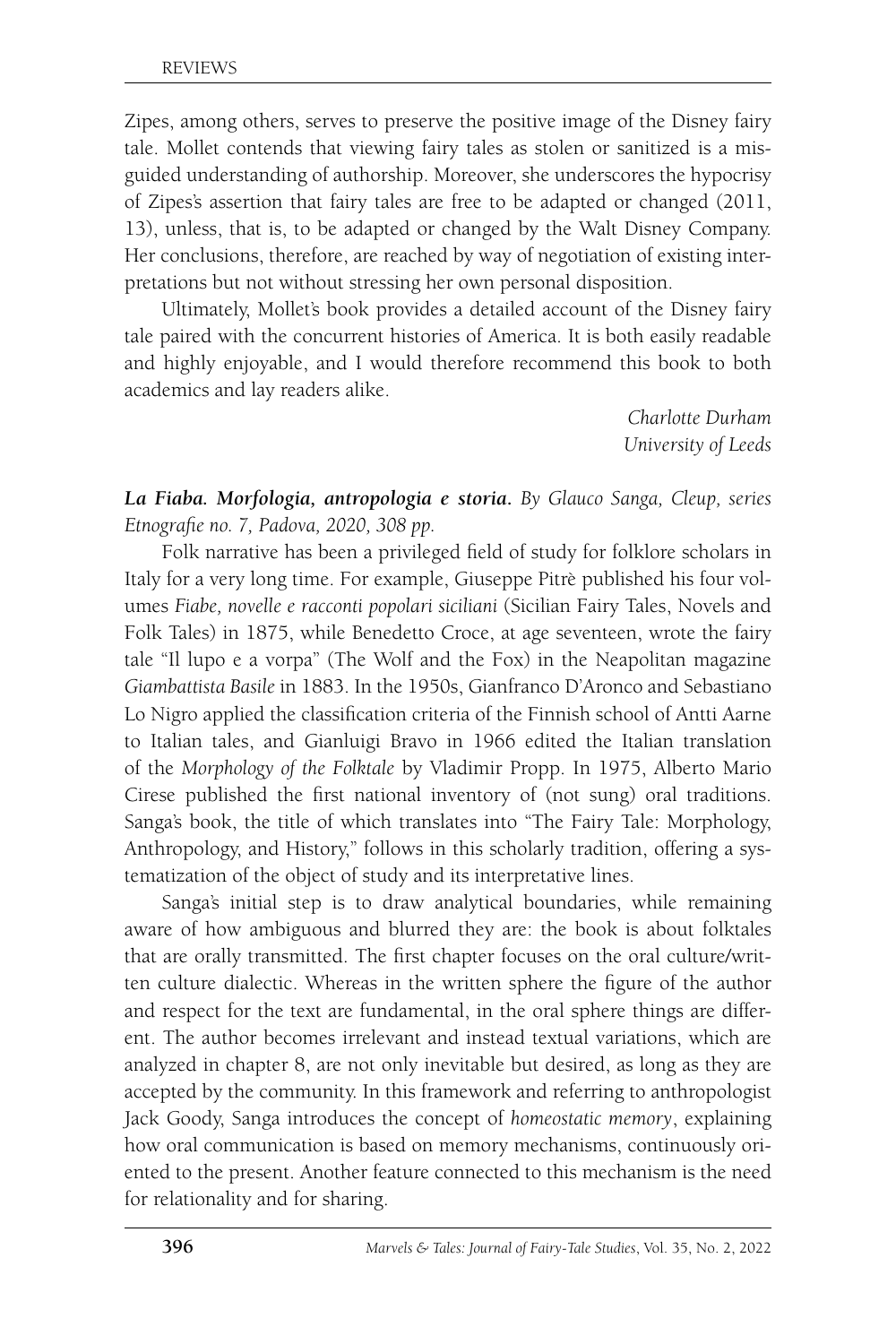Sanga's analysis moves, in the next chapter, to the concept of popular culture. Here, attention is focused on two foundational scholars in the Italian anthropological panorama (and beyond): Antonio Gramsci and Ernesto De Martino. Although it would be decidedly simplistic to define Gramsci as a folklore scholar, the importance of his *Osservazioni sul Folklore* (in *Letteratura e vita nazionale*, 1950, 215–21) ought to be emphasized. Here, folklore is proposed as a distinctive conception of the world and of life, "in contrast (also mostly implicit, mechanical, objective) with the 'official' concepts of the world …" (ibid., 215). De Martino instead is widely considered the greatest Italian anthropologist, a great researcher in the field, and a refined historian and theorist.

Following this theoretical framework, the theme of the book is addressed in full. Sanga initially focuses on the concept of folk narrative, divided into traditional, modern, and contemporary, with differences of degree in its relationship with what Antonio Gramsci would call the hegemonic culture. Then he goes on to illustrate various genres, providing relevant examples, such as *fiaba* (fairy tale), *novella* (short novel), *storiella* (story), *leggenda* (legend), and *racconto* (tale)—based on content criteria. Via this gradual process of focusing in on one genre, the author leads the readers into the complex world of fairy tales, proposing definitions and types, always supported by specific examples. Then the readers enter into the merits of fairy tales. The theoretical approach analyzed in greater depth is undoubtedly the morphological/structuralist one of Propp, whose well-known debate with Claude Lévi-Strauss is reported in the final chapter. In particular, the thirty-one narrative functions proposed (intended as the constant features of the fairy tale) are studied in detail in their logical sequence.

Sanga proposes an interesting revision of the Proppian morphological analysis. First, Sanga's proposal elevates the morphological element *Initial Situation* to the role of function and adds the *Misfortune* (my translation) function, which Propp had imagined as a repetition of the *Villainy* function, also suggesting some terminological adaptations and a readjustment in the functions' succession. Sanga also groups certain functions into *Trial*, understood as a fixed pattern consisting of a question (the test to which the hero is subjected), a positive answer (which produces a reward), or a negative answer (which produces the end of advantageous action in favor of the hero). The trials are then arranged in a chain of events whereby each trial sets the condition of what follows. I see in this approach a successful attempt to reconcile Claude Bremond's critique, and his consideration of possible plots, with the sometimes rigid Proppian morphology.

Sanga's next logical step is the identification of three macrofunctions of the fairy tale, with a *Preparatory Part*; a *First Movement*, which begins with *Villainy*;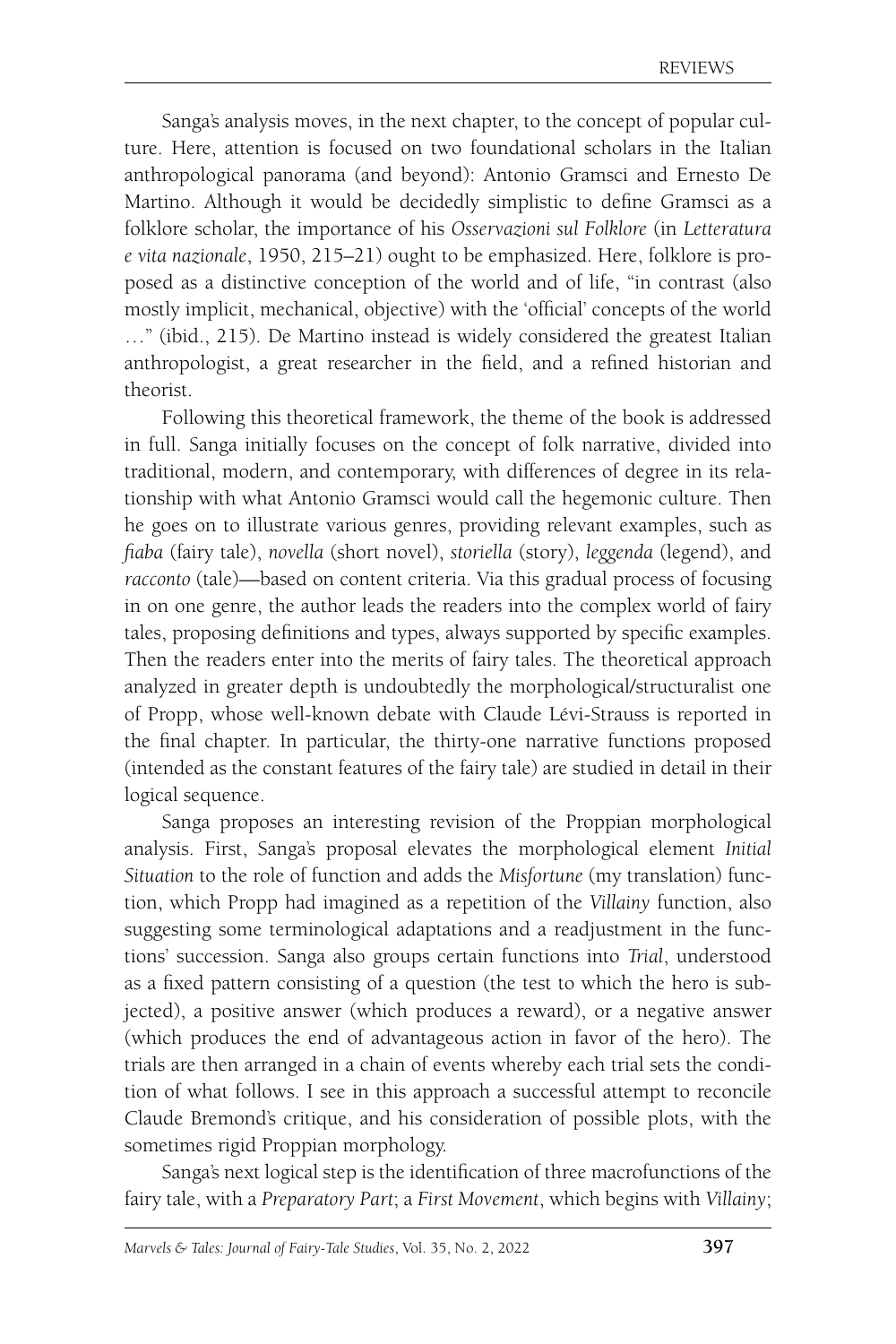and a *Second Movement*, which begins with *Misfortune*. Sanga's hypothesis is supported by the analysis of ten tales of magic in which the hero is a seeker.

In chapter 7, a new subgroup of fairy tales is proposed: *fairy tales of enchantment* are characterized by the presence of the hero (always a woman) as a victim. The subgroup's specific characteristics can be seen at the function level, with for example the *Enchantment* function in place of *Villainy*, or the function called *Death* replacing *Departure*. As for *Trials*, the fairy tale of enchantment counts twelve, whereas tales of magic have eleven, with the addition of the *Wake*. Sanga then proposes a typology of six Types, marked from A to F and rigorously exemplified.

The final part of the book offers an overview of the studies on the fairy tale mentioned earlier, with observations on language use, variants, marketing, and production. A careful analysis of narrators, even professional storytellers, and of their closing formulas is also offered. The book ends with anthropological reflections on the fairy tale, its origin (identified in the society of hunters, whose aggregation is based on solidarity and egalitarianism), and its muchdebated detachment from myth.

The genre's systematization suggested by Sanga has merit and is analytically well-founded. Proposing a revision of the fundamental Proppian system is both courageous and very useful, demonstrating how older debates on the fairy tale are still central to the field and remain a harbinger of theoretical reflections. This is the strong core of Sanga's work—namely, the ability to be innovative while respecting the established tradition of studies. The richness of Italian fairy-tale examples and the precision of in-depth analysis in support of his theses are remarkable. They allow the reader, not necessarily the specialist, to follow the proposed path. Sanga provides a complete picture that would perhaps have been further enriched by an in-depth study on the problem of transcription, or what Alberto Cirese calls displacement from the oral to the written. That said, working on such a broad and complex topic inevitably leads to making choices as to what to leave out, and the structure of this book is, once again, remarkable.

> *Augusto Ferraiuolo Boston University*

#### *Oz Behind the Iron Curtain: Alexsandr Volkov and His Magic Land Series. By Erika Haber, University Press of Mississippi, 2017, 259 pp.*

Erika Haber accomplishes adept archival, biographical, and transnational scholarship in her compelling study of how L. Frank Baum's American fairytale series of Oz became the popular Russian Magic Land series by Alexsandr Volkov. Along the way, Haber convincingly portrays why and how both authors and their fantasy series deserve more critical attention and academic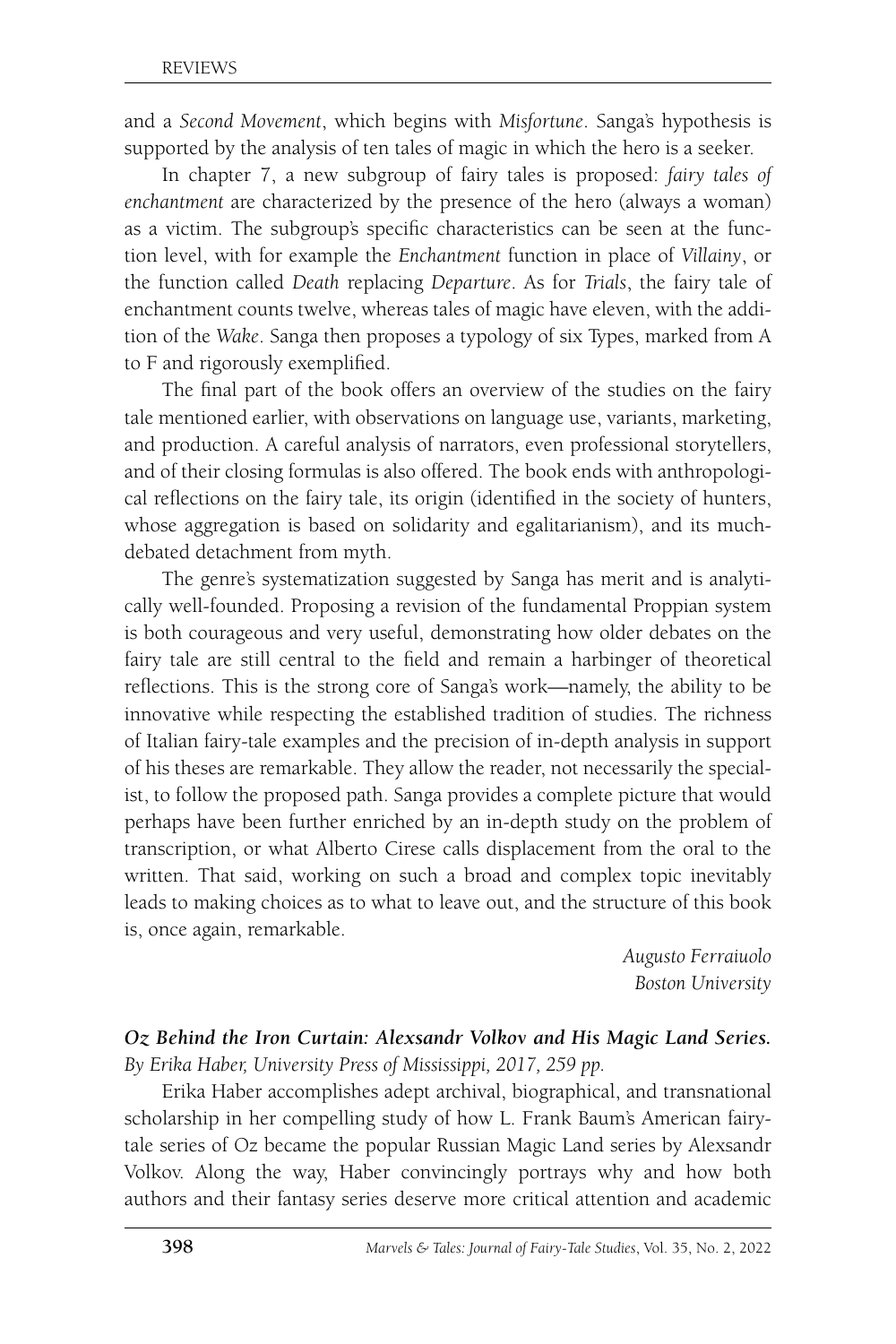recognition than they have received. With this book, she affords readers rich insights into life situations and institutional forces that brought Baum's work into Volkov's trajectory, leading to books that have delighted children over generations and geopolitical spheres. A striking takeaway from Haber's study involves how children's (and adults') enjoyment of a marvelous story expands the desire and ability to tell a variety of related stories. This book serves fairytale scholars and teachers well in their efforts to appreciate the durable malleability of wonder tales.

The book's chapters tack back and forth from Baum to Volkov, from the United States to the emerging Soviet Union, with a central chapter contextualizing the relationship of fairy tales and children's literature. The transnational elements of Haber's study extend around the globe. Grounded in archival research at Syracuse University and Tomsk State Pedagogical University, the introduction and chapters 1 and 2 establish the fascinating relationship, and similarities, in the meandering paths that led Baum and Volkov to write children's literature and create incredibly popular and long-lasting book series. Baum, she writes, led an imaginative childhood and experimented with several career paths. Volkov loved reading from an early age and studied to become a teacher and school director. He also started writing poems and plays, eventually moving from Siberia to Moscow to complete graduate study in mathematics and teach at the university level. Haber's attentive scholarship highlights crucial contexts and important questions that have been overlooked for many decades, especially relating to how Baum created an American fairy tale that Volkov then promoted throughout the Soviet bloc.

Chapter 3 contextualizes the Oz and Magic Land series by examining how fairy tales and fantasy stories relate with the emergence of childhood, romantic nationalism, and mass literacy in Britain, Russia, the United States, and the Soviet Union from the eighteenth century into the twentieth. Especially in the United States and Soviet Union, teachers, librarians, and government officials sought to control the publishing industry and what children should read. Baum's story failed to appear on reading lists and syllabi because of the fantasy themes and its colloquial writing style and popularity that encouraged sequels, making it too commercialized for many librarians and teachers.

Haber suggests an ideological pendulum in attitudes toward fairy tales, generally. While collecting and publishing tales became favorable in Russia and Europe in the nineteenth century because of heritage and language, fairy tales seemed frivolous in hard-working and practical United States. By the turn of the twentieth century, Baum advocated pleasing children in the introduction to his first Oz book, but the pleasure of wonder tales merited serious condemnation from Soviet educators who later found such stories "distracted children from reality with their make-believe and petty bourgeois elements"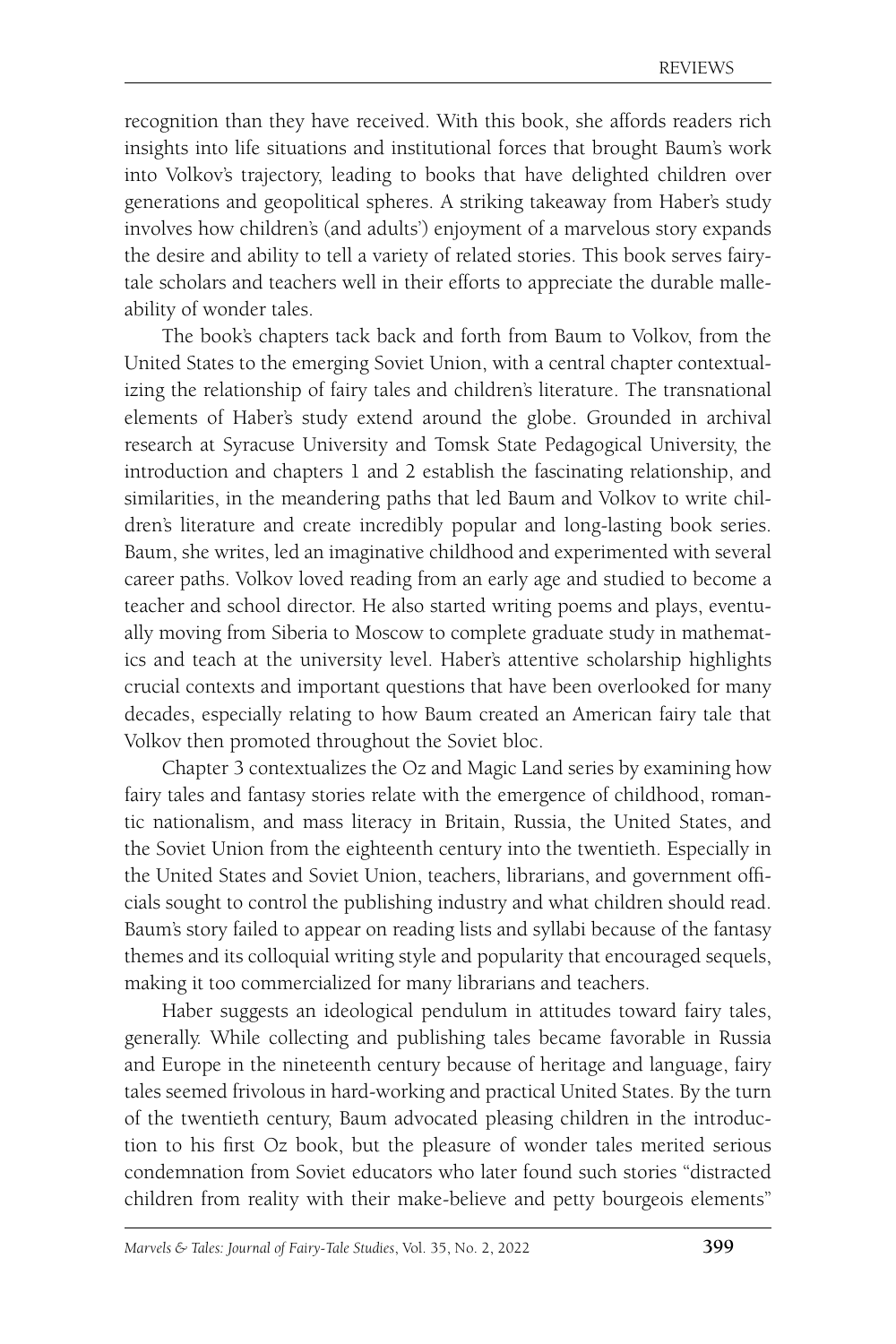(90). A decade or so later, however, Maxim Gorky linked the fairy tale and other imaginative genres with the important socializing tasks of helping children think and create. This set up Volkov's publication of *Wizard of the Emerald City* in 1939.

In chapters 4 and 5, Haber demonstrates that both authors were attuned to children as attentive fathers. While critics condemned Baum's books, children clamored for more, leading the series to continue longer than anticipated, even years after Baum's death. Baum himself produced musical plays and movies related to his Oz stories. Volkov responded to Gorky's call for imaginative literature by working to translate and publish Baum's charming book, shared with him by a colleague to encourage his reading English. Retaining references to Kansas, Volkov's book rationalized Baum's story and made it more appealing to Soviet children while retaining the themes of friendship, adventure, and cooperation. Haber provides thorough information about the illustrators who worked with both authors, confirming the significance of images and book design. She also notes that when Volkov produced a second edition after Stalin's death that the continuing popularity of the story encouraged him to write his own sequels, up to his death in 1977. She asserts that the Oz books appear haphazard because they mimic an oral storytelling style and emphasizes that the stories moved smoothly into other media, including movies, plays, radio, television, and fan fiction.

Throughout the book, and especially in chapter 6 and the conclusion, Haber grapples with issues of authorship and ownership. She traces how Baum fans embraced the Magic Land series starting in the 1960s while collecting foreign versions of the Oz series. Volkov's books eventually appeared in English, translated by fans with their own interests and biases. Haber singles out Peter Blystone's translations as open to viewing Volkov's work as a new canon involving Baum's characters and settings. Similarly, she traces how Baum needed to be introduced in the Soviet Union and Russia as the creator of the original series. While she expresses concern about increasing Russian nationalism and potential control of children's literature, Haber concludes that everyone benefits by reading both the Baum and Volkov series and predicts that their shared universe will continue to expand.

Originally published in hardback in 2017 and paperback in 2019, this book would work well as an assigned text or chapters in classes involving fairy-tale studies, children's literature, transnationalism, or media studies. It will be especially appreciated by Baum and Volkov readers and fans. Haber makes a useful contribution to the history of US fairy tales, including mention of several nineteenth-century authors preceding Baum, although she does not consider how indigenous wonder tales in collections by David Cusick and others influenced the emergence of children's literature. Particularly important to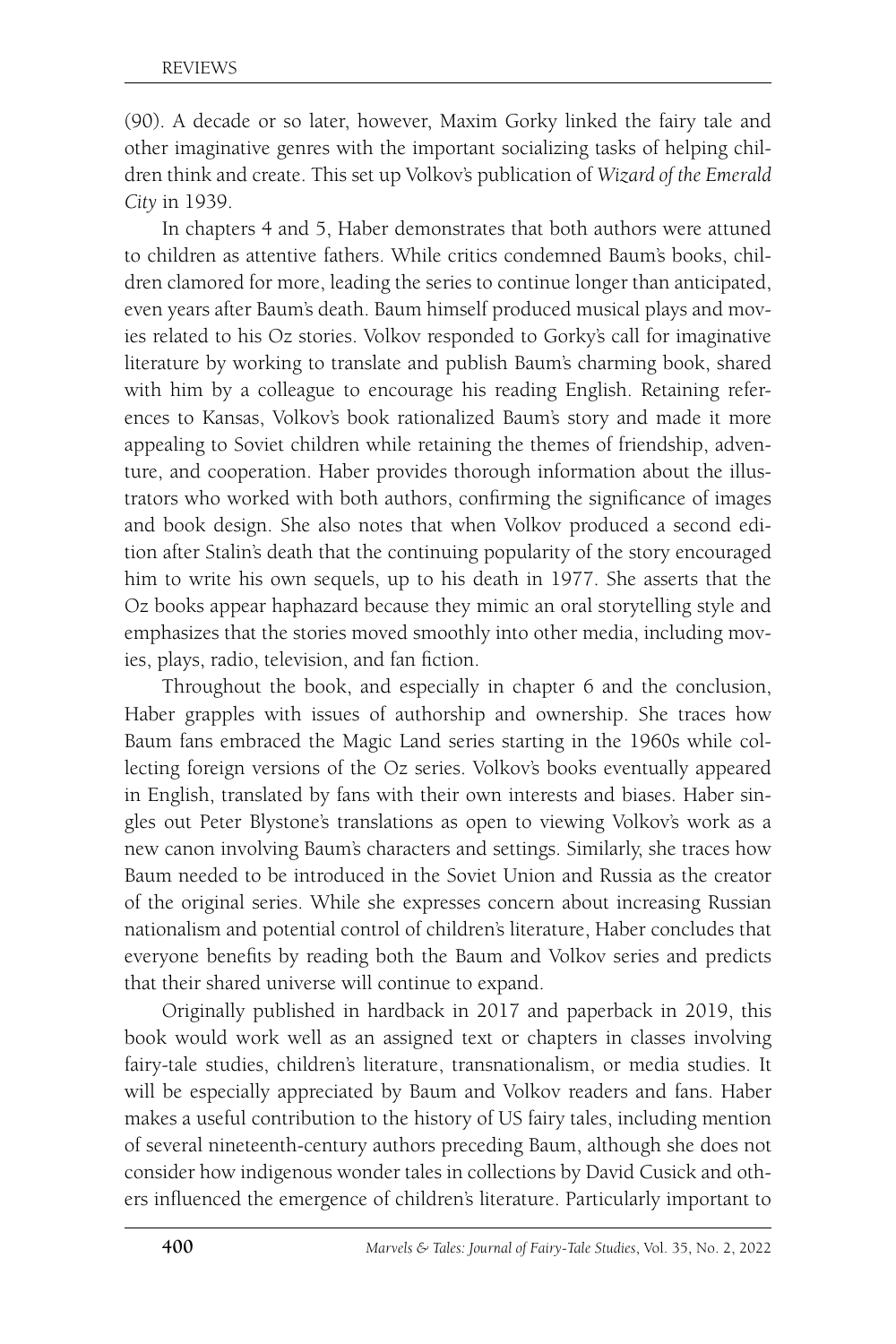this book and ongoing issues of fan fiction, convergence culture, and adaptation, Haber explains the Russian tradition of translating, reworking, and localizing foreign stories. Throughout, she asserts the importance of reception, that children recognize a compelling story when they read one, and then they keep asking for more. In so doing, these readers and viewers connect with each other and with the authors to cross all sorts of arbitrary boundaries of time, space, nationality, and ideology in pursuit of wonder tales and magical lands of adventure, curiosity, pleasure, and growth.

> *Jill Terry Rudy Brigham Young University*

*The Story of Myth. By Sarah Iles Johnston, Harvard University Press, 2018, 374 pp.*

*The Story of Myth* is an examination of how mythology was told and performed in ancient Greece along with the intricacies of the storytelling methods being utilized within each retelling. The performance of myth and its core story elements contributed overall to the belief in gods' and heroes' existence. The power these figures wielded over the lives of humans in the ancient world was substantial; these characters were woven into the fabric of society. The issue being studied is how stories function in belief systems to reinforce understanding; many of these processes still occur today in fiction.

Within the mythology and folklore communities, there have been several different ways of conceptualizing myths. Dorothy Noyes, whose work on cultural forms are consumed by the public, is used to explain the way information was absorbed by ancient Greek audiences to induce belief. Gillian Bennett's work on supernatural memorates, or narration of firsthand experiences, is used to explain how we use words to convince others of new ideas being possible, even if it goes against what we believe. James Frazer's work on *The Golden Bough* (1890) was examined because of its influential reach, though it was fundamentally flawed. The work of ritualists like Jane Ellen Harrison and Gilbert Murray was also used to situate the author's argument about how these efforts in mythological scholarship were admirable but ultimately wrong in their assumptions.

Chapter 1 goes into the definitions and difficulties of working with the word "myth," along with Sarah Iles Johnston's intents for the book. She explains that myths, at their core, are stories that were meant to entertain as their primary function, much like modern folklore today; secondarily, myths were also informative. Myths, in their context, were a public performance, meant to be seen and heard, as well as connect to other myths/heroes/gods that the audience knew.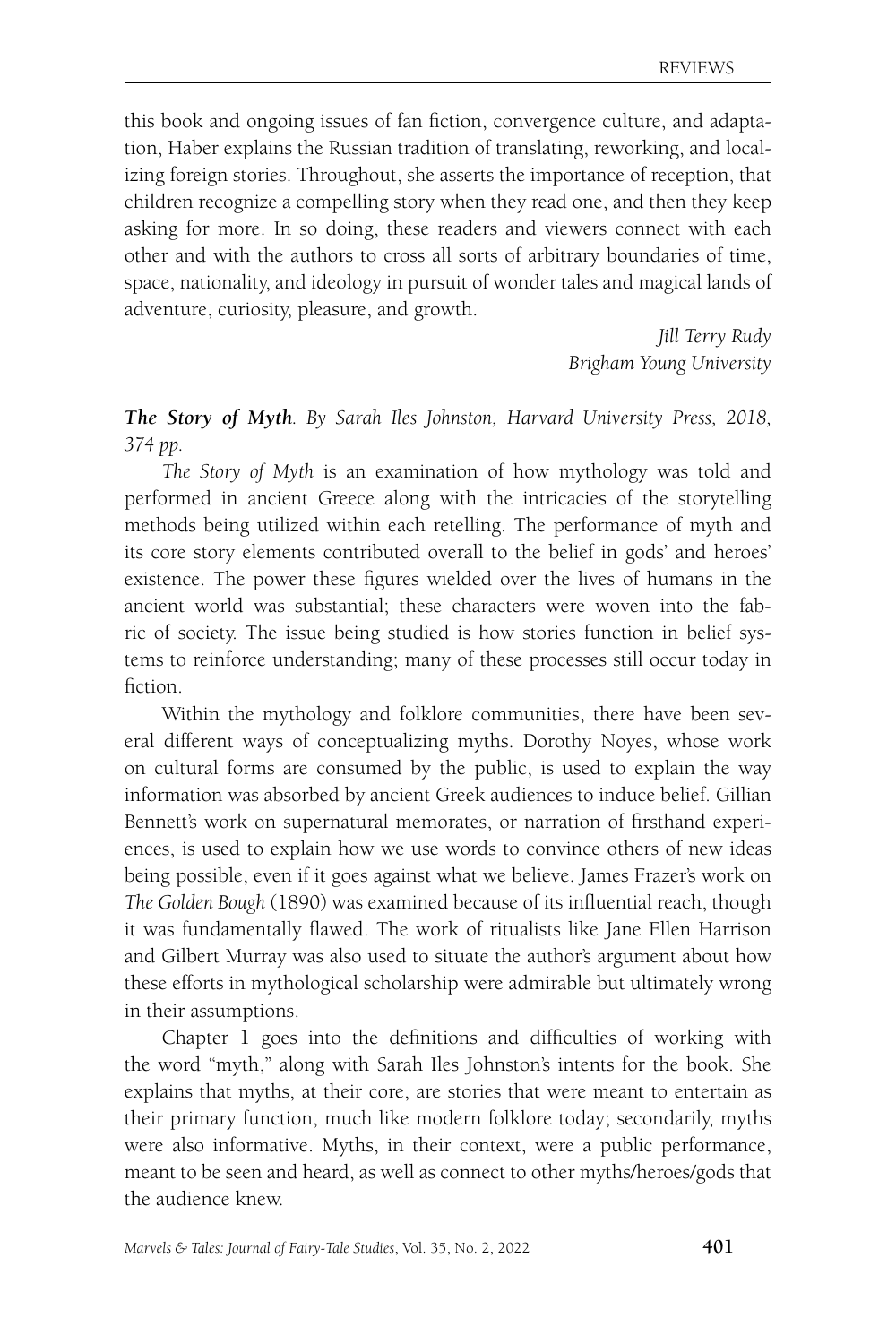Chapter 2 examines how mythology had been understood by scholars, as well as the pitfalls of scholarly thought such as the essentializing of myths. This means that the myths were lifted out of their original contexts to be studied, which limited the understanding of them entirely. Johnston focuses the chapter on the ritualists, who believed myths were created for the purpose of ritual, and argues that ritualists made incorrect assumptions about the connection of ritual to myth/performance.

Chapter 3 focuses on the power of figurative language within the performance of myths; Greek poets were able to create a story world that was very close to their own world by the way they chose to convey beliefs involving gods, heroes, and humans. Fiction has a relationship to this kind of belief formation, and Johnston explains how the words used are related to belief and changing one's ideas about reality.

Chapter 4 illustrates the connectivity between the characters and stories of the Greek mythic story network, which led to greater belief in the divine. One story could reinforce the belief in one hero that it centers around but also in every single character that the main hero came into contact with. These entwined relationships created an entire network of material to draw from and continually reinforce belief in these characters' existence.

Chapter 5 centers round the concept of characters and how a character can transcend the story they are included in to live in other story worlds. Instead of following canonical storylines of who exactly each hero/god was, there was an active conversation happening between the audience and the performers musing about the nature of these characters. Nothing was considered the true version, but all versions had a place beside each other while the folklore of the myths grew depending on who was telling it.

Chapter 6 explores the metamorphosis of characters that happen within Greek myths, which is referring to the permanent change a character goes through instead of the ability to shift into one form then another. Hybridity is also discussed and how hybrids are very well connected in the story network; they have relationships to everyone else in the same way gods and heroes do. Johnston argues that metamorphic myths were how the Greeks conceptualized the gods' wrath and punishments, an idea not discussed in the sacred rites associated with worship.

Chapter 7 looks at heroes themselves, who were almost always the main characters instead of gods in myth. Heroes had the ability to exist forever because of how their narratives were told to the public. Heroes, who are usually demigods, are also seen as the reason humans can comfortably live in the world because they are the monster slayers, banishing the threats to human life instead of the gods.